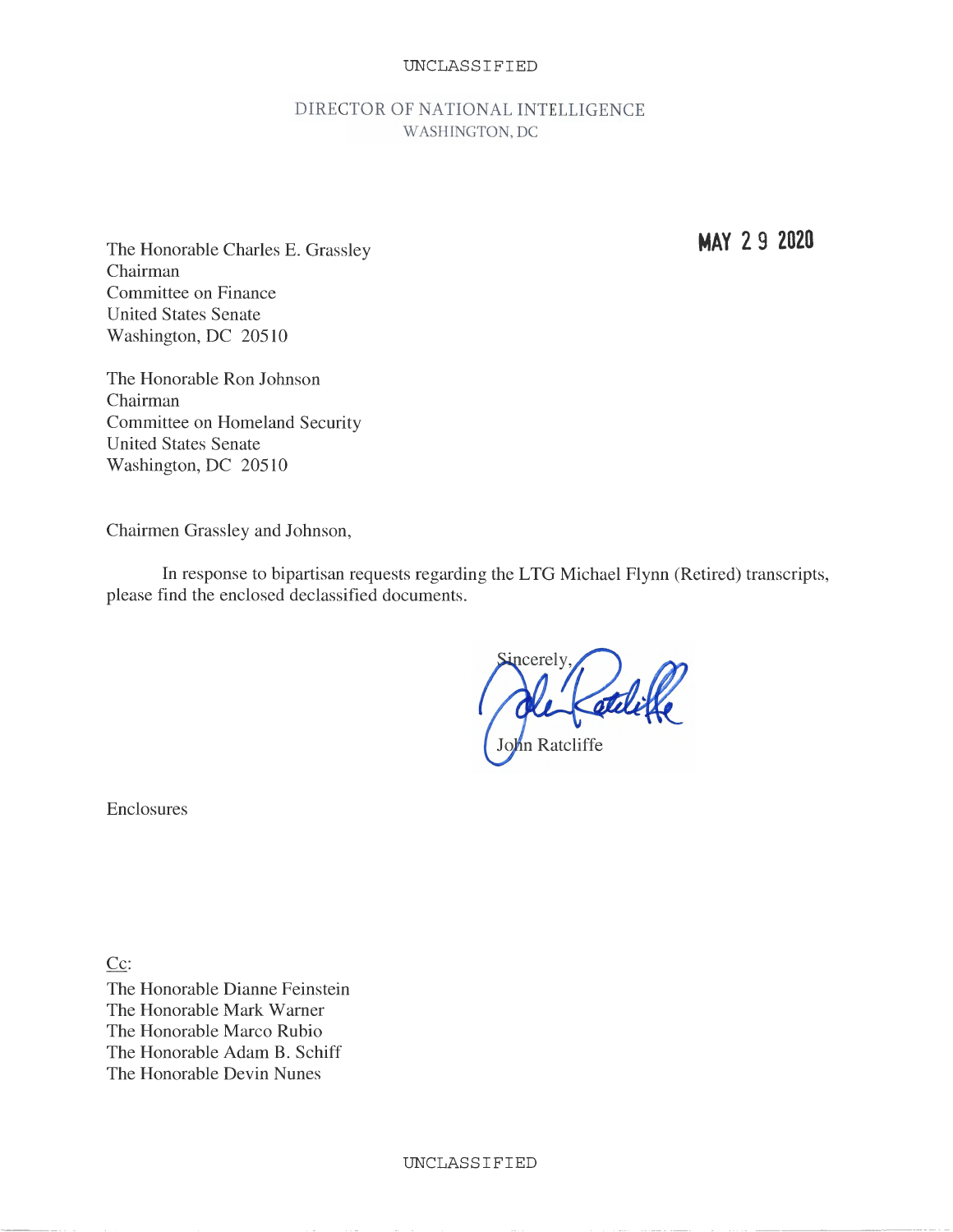# DECLASSIFIED by DNI Ratcliffe on 29 May 2020

| <b>START DATE:</b>         | 01/05/2016 |                              |  |  |
|----------------------------|------------|------------------------------|--|--|
|                            |            |                              |  |  |
| PARTICIPANTS: From:<br>RE: |            | FLYNN, Mike; KISLYAK, Sergey |  |  |
|                            |            |                              |  |  |
|                            |            |                              |  |  |
|                            |            |                              |  |  |
|                            |            |                              |  |  |
|                            |            |                              |  |  |

Lt. General Mike FLYNN phones Ambassador Sergey KISL YAK to express his condolences on the death of GRU Director Igor SERGUN, who died unexpectedly today from unknown causes.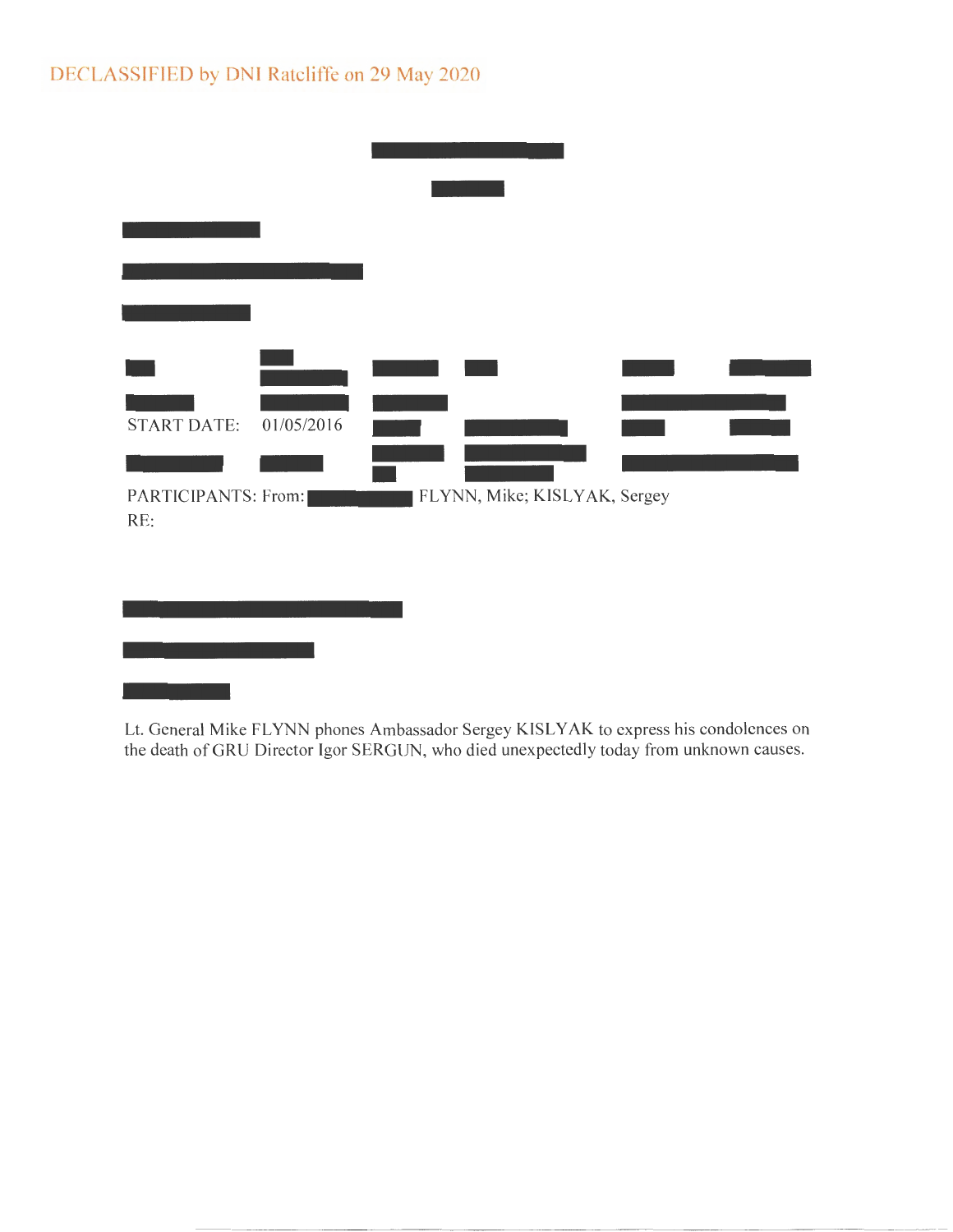| San Family Address of the American | <b>STORY OF STRATE</b> |                    |                  |               |
|------------------------------------|------------------------|--------------------|------------------|---------------|
| <b>RESIDENT AND RESIDENT</b>       |                        |                    |                  |               |
|                                    |                        |                    |                  | <b>Albert</b> |
| W.<br><b>START DATE:</b>           | 12/22/2016             | m                  | 1999 - 1999 - 19 |               |
|                                    |                        |                    |                  |               |
|                                    | <b>CARD TO A</b>       |                    | WANDERS OF B     |               |
| 聚酰胺                                |                        | <b>BARRA MODEL</b> |                  |               |
|                                    |                        |                    |                  |               |

de completa e a provincia de propositivamente de provincia e a provincia e a provincia e a provincia e a provi<br>Provincia<br>Mangareta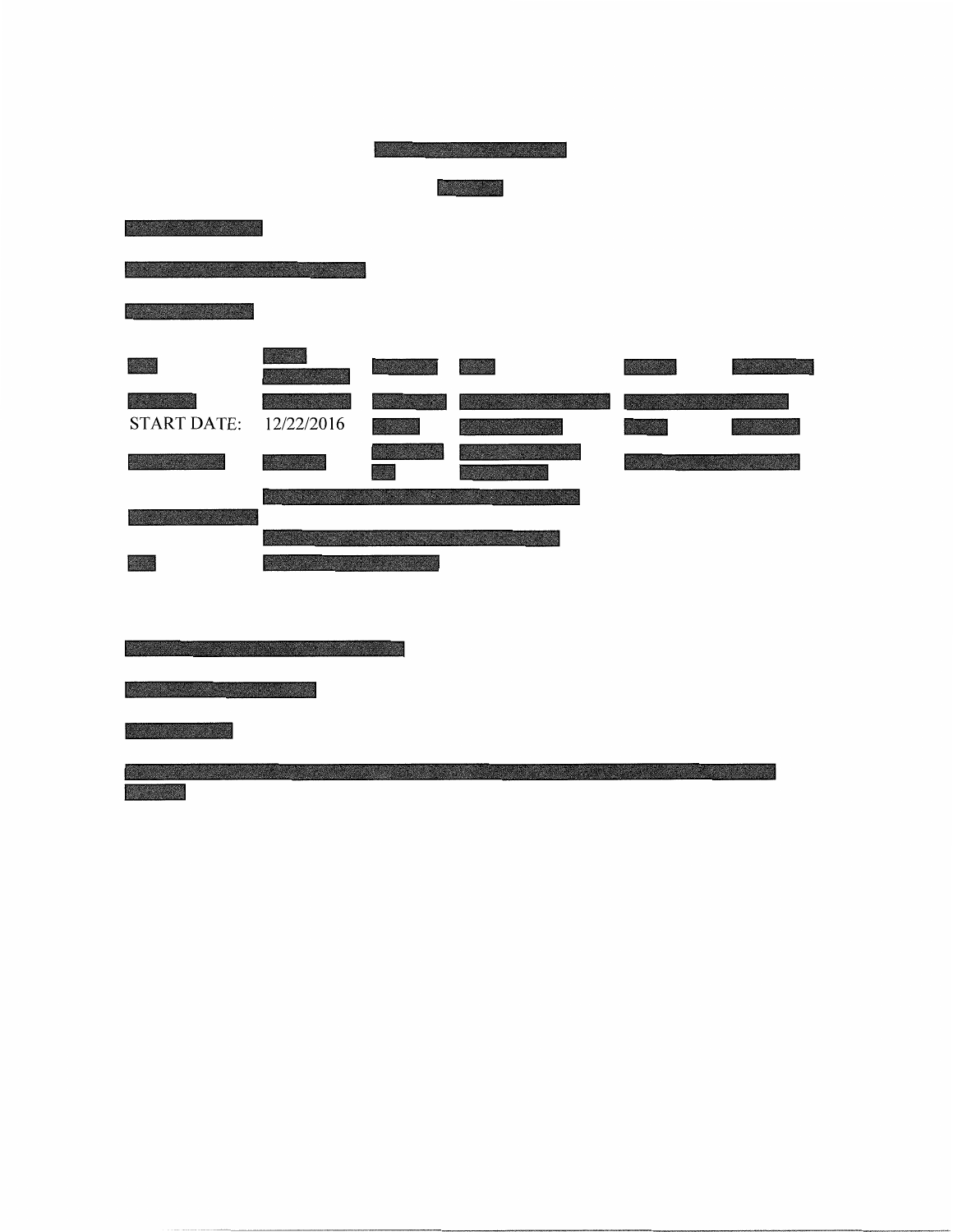| <b>START DATE:</b> | 12/23/2016        |                                                                       |  |
|--------------------|-------------------|-----------------------------------------------------------------------|--|
|                    |                   |                                                                       |  |
|                    |                   |                                                                       |  |
| PARTICIPANTS:      | To: General Flynn |                                                                       |  |
| RE:                |                   | A follow-up call between General Flynn and Kislyak [Sergey Ivanovich] |  |
|                    |                   |                                                                       |  |
|                    |                   |                                                                       |  |



Pchelyakov calls General Flynn and asks ifhe can connect him with Ambassador Kislyak. Flynn replies, "Yeah, please put him on."

"This is General Flynn..." Kislyak, "Yeah, General... Thank you for picking up my call. I just wanted... as a follow up. To share with you several points. One. That your previous telephone call, I reported to Moscow and it was considered at the highest level, in Russia. Secondly, here we are planning taking in account and rally [PH] your arguments to raise ahem, a proposal of idea of continued consultations in NY. We will do it today. To give time for working out something ahem, that would be, maybe less controversial."

Flynn, **"OK,** that. That's good news." Kislyak interrupts to continue with his points. Kislyak, "Secondly **[PH],** if ah, the orders will put it in to the vote and I understand my colleagues tell me that Egyptians are not pressing for the vote. But may be others." \*

Flynn continues, "... you know that the strategic goal is stability in the Middle East. That's the strategic goal. And, and, you know, between you and I, and you know this, and we know this,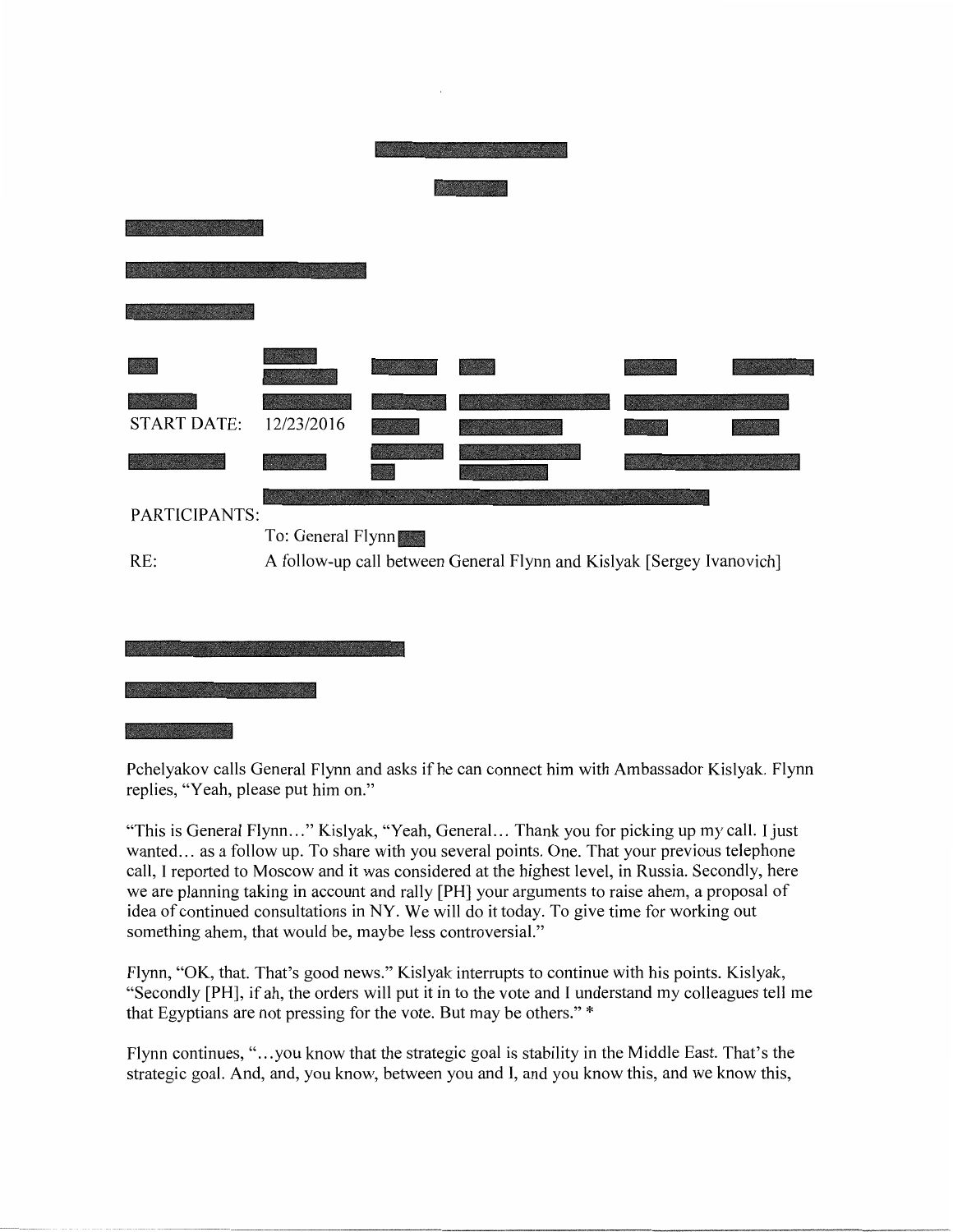you know between Moscow and Washington. We will not achieve stability in the Middle East without working with each other against this radical Islamist crowd. Period. I am very adamant about that and I want to make sure that you know that and in the conversations that we'll have in the future... if there is a common e... common threat that we face..." Kislyak, "I agree with you." Flynn," ... and I am, I am still sickened, sickened by the ... by the murder of your ambassador to Turkey... And if... if Russia..." Kislyak interrupts Flynn, "General! If you allow me to cont. .. ah, to complete my presentation of these points ... So, we will try to help ah ... to give additional time for the conversation on this issue. But if it is put on vote, for historical reasons, as I explained to you... we cannot ah... other than to support it." Flynn, "Ok." Kislyak, "That is something, ah... that is ah, part of the position that we have developed within ahem, countries in the region for long period of time... But, responding to your telephone call, and our conversations we will try to help to postpone the vote and to allow for consultations." Flynn, OK, ok, that's good. That's great ambassador. That's all we can ask for it at this point and time."

Both wish each other with happy Christmas and says that both can call each other anytime.

[TN: Possibly talking about the December 25, 2016 vote in UN against Israeli settlements. Russia represented in UN by Churkin voted for it.]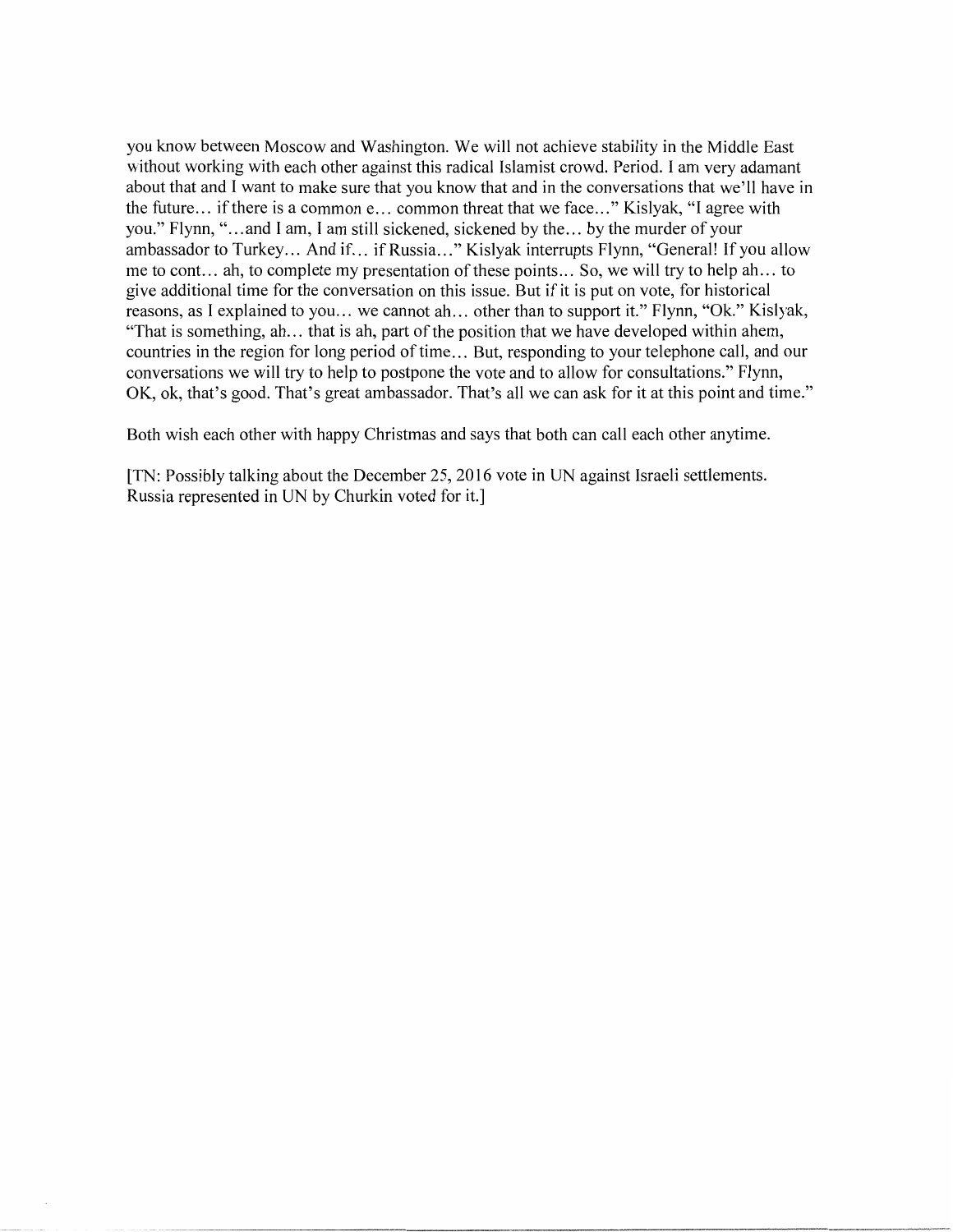| <b>START DATE:</b> | 12/29/2016        |                                                |  |
|--------------------|-------------------|------------------------------------------------|--|
|                    |                   | From: [Chernyshev] Dmitriy [Andreyevich]       |  |
| PARTICIPANTS:      | To: General Flynn |                                                |  |
| RE:                |                   | A message from Kislyak to Flynn, need to talk. |  |
|                    |                   |                                                |  |

Before General Flynn's voce message turns on, there is an open line, barely audible chat. Someone asks Chernyshev, "Which agency are we talking about?" Chernyshev asks as to confirm if he understands the question and responds in the same time: "Which Agency hackers did the hacking? Believe me, Americans did hacked this all." After General Flynn's prerecorded message ends Chernyshev leaves his message, "Hello, General Flynn, my name is Dmitry, I am chief of the Russian Ambassador's staff. The Russian Ambassador Sergey Kislyak would like to have a word with you at your convenience. Can you kindly call us back? Our office number is or ambassadors cell phone number ... it is Thank you. Good bye."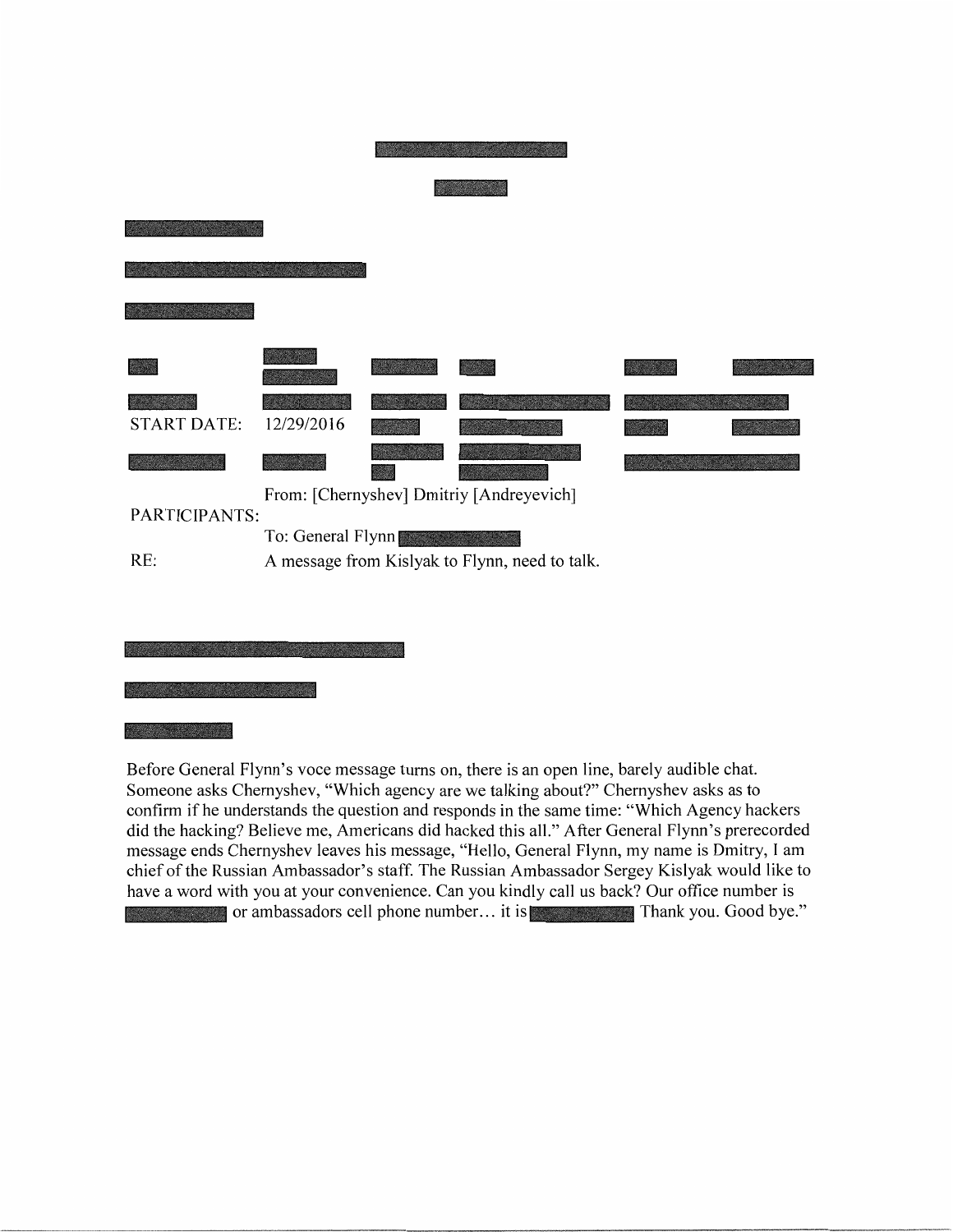| <b>START DATE:</b><br>12/29/2016<br>General Michael Flynn<br>From:<br>PARTICIPANTS:<br>To: Kislyak, Sergey Ivanovich, Russian Ambassador to the U.S.<br>RE: |
|-------------------------------------------------------------------------------------------------------------------------------------------------------------|

Kislyak thanks Flynn for the call; he has been waiting for it.

First, Kislyak wants to discuss the Middle East policy. The Russians want to convey to the President-elect that the Russians will not be supporting the American colleagues at the Security Council. Flynn says it is good.

Second, the Russians are very interesting with working with the President-elect's team to help peace process in Syria. The Russians are thinking about an event in Astana, Kazakhstan in January 20-30 to help the political process to get started. The Russians are planning to invite the Trump Administration to this event.

Thirdly, the Kremlin would like to convey to the President-elect to organize a conversation via secure video line between the White House and the Kremlin that should be available starting January 20th and to have a first conversation on January 21 rst between the presidents. Putin's idea is to congratulate Trump and discuss issues. Flynn says he understands. Kislyak repeats that he is talking about secure video line.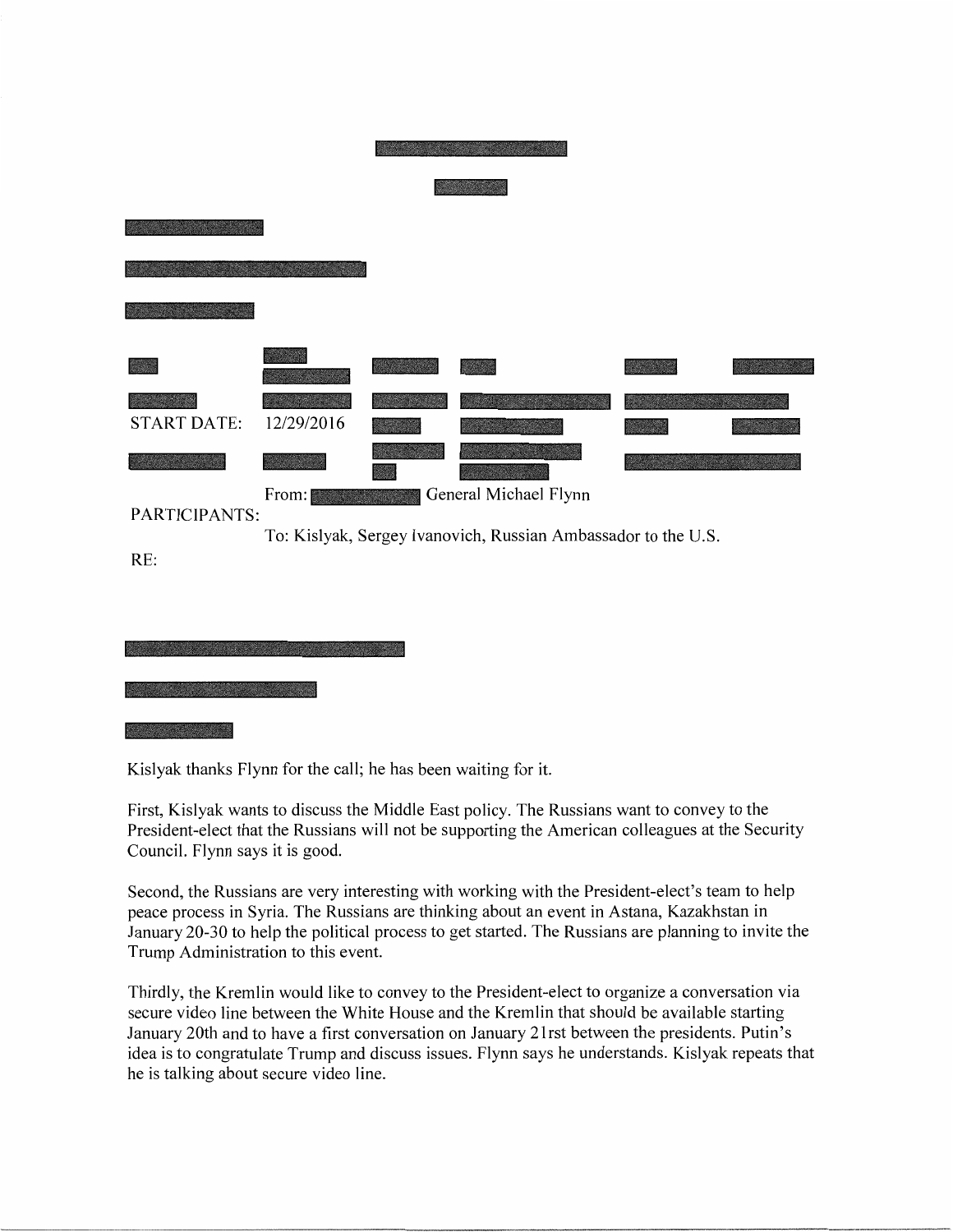Flynn wants to convey the following [to Moscow]: Do not allow this administration to box us in right now! Kislyak says the have conveyed it very clearly.

Flynn: So, depending on what actions they take over this current issue of cyber stuff, where they are looking like they are going to dismiss some number of Russians out of the country. I understand all that and I understand that the information that they have and all that. But I ask Russia to do is to not, if anything, I know you have to have some sort of action, to only make it reciprocal; don't go any further than you have to because I don't want us to get into something that have to escalate to tit-for-tat. Do you follow me?

Kislyak says he understands what Flynn is saying, but Flynn might appreciate the sentiments that are raging now in Moscow.

Flynn: I know! Believe me I do! I very much appreciate it! But I really do not want us to get into the situation where we everybody goes back and forth and everybody had to be a tough guy here. We don't need that right now. We need cool heads to prevail. And we need to be very steady about what we are going to do because we have absolutely a common threat in the Middle East.

Kislyak agrees. Now when FSB and GRU are sanctioned and Kislyak asks himself, does it mean that the U.S. is not willing to work on terrorist threats, Kislyak poses a question. Flynn says, yes.

Kislyak says he heard Flynn and he will try people in Moscow to understand.

Flynn repeats asking to reciprocate moderately because if Moscow sends out 60 people, "you will shut down the embassy. "

Flynn: Let's keep this at even-kill level; then when we come in, we will have a better conversation where we are going to go regarding our relationship. And also, basically, we have to take these enemies on that we have. We definitely have a common enemy. You have a problem with it. We have a problem with it in this country and we definitely have a problem with it in the Middle East.

Flynn promises to rely about the 21st. He cannot commit to it, but he will relay it. Kislyak says, wonderful.

Flynn appreciates the reservation of the current administration's position on the Middle East. That doesn't do anybody any good. Flynn says they will come up with the solution that is good for everyone else.

Flynn: Remember Ambassador, you are not talking to a diplomat; you are talking to a soldier. I am a very practical guy. It is all about solutions.

Kislyak is looking for an opportunity to have a longer conversation. Flynn says, maybe the end of next week.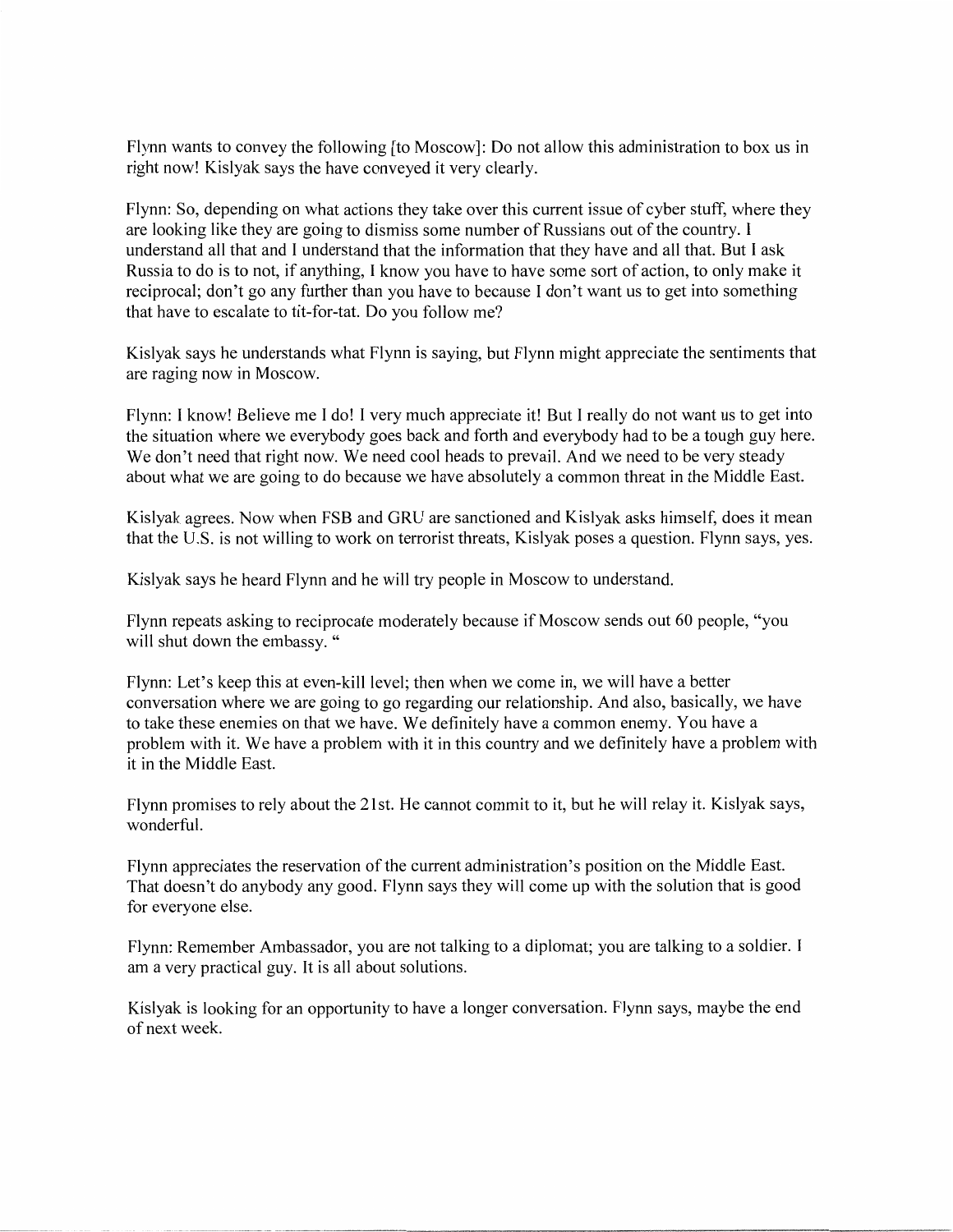# • DECLASSIFIED by DNI Ratcliffe on 29 May 2020

## I. **December 23, 2016 Call**

**Participants** 

- Michael Flynn
- Russian Ambassador Sergey lvanovich Kislyak
- Russian Diplomat Aleksandr Dmitriyevich Pchelyakov

Flynn: Yes. This is General Flynn.

Pchelyakov: General Flynn. Good. . .good afternoon. This is Aleksandr calling from the Russian Embassy Ambassador's office. If there's...

Flynn: Yes.

Pchelyakov: If it's no problem, could I. . .uh. .. put the Ambassador through for you?

Flynn: No. Please put him on. Please...

Pchelyakov: Just a sec...

[noise]

Flynn: Hello. This is General Flynn.

Kislyak. Yeah General. Uh, thank you for picking up, uh, my call. Uh...

Flynn: Um hm, Um hm.

Kislyak: Uh, I just wanted as a follow up to share with you several points. One, that, uh, your previous, uh, uh, telephone call, I reported to Moscow and it was considered at the highest level in Russia. Secondly, uh, uh, here we are pointing [PH], uh, taking into account, uh, entirely your, uh, arguments.

Flynn: Yes.

Kislyak: To raise a proposal or an idea of continued consultations in New York. We will do it.

Flynn: **Okay.** 

Kislyak: Uh, to give time for working out something, uh, that would be, would be, uh, less controversial.

Flynn: Okay. That. .. That's good news.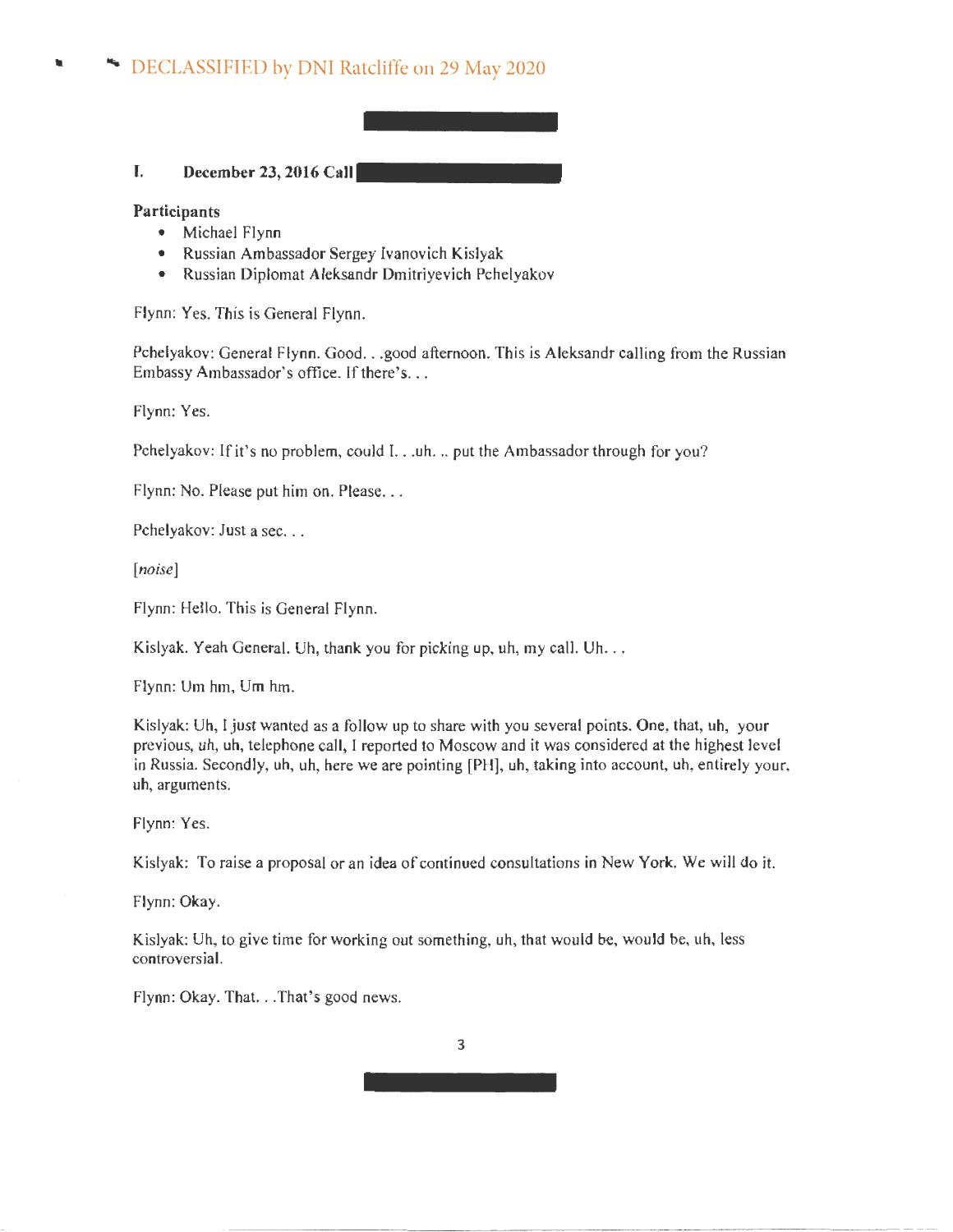Kislyak: Uh, certainly if, uh, the others will put it through to a vote, and I understand my, uh, colleagues tell me that Egyptians are not pressing for a vote.

Flynn: They're not.

Ð

Kislyak: But there might be others.

Flynn: Yeah, there ... there, l can tell you that there's, uh, you know, a litany of countries that are... that we're talking... I'm.. I'm talking directly to. And ... and that...

Kislyak: I see.

Flynn: Basically, just as I asked you.

Kislyak. Yeah.

Flynn: And I think there are a few other countries that are going to abstain. Um, Egypt. Egypt is, uh, is in a place, you know, again .. *. [pause]* You know, the strategic goal is stability in the Middle East. That's the strategic goal, and ... and, you know, between you and I, and you know this, and we know this, and you know. . .and between Moscow and Washington, we will not achieve stability in the Middle East without working with each other against this radical Islamist crowd. Period.

Kislyak: Yeah.

Flynn: Okay, So, I'm adamant about that, and I want to make sure that you know that, and in conversations that we have in the future, if there's a common en ... a common threat that we face. $\ldots$ 

Kislyak: I agree with you.

Flynn: And I'm .. I'm ... I'm still sickened ... sickened by the. , by the murder of your Ambassador to Turkey the other day...

Kislyak: Oh, thank you for those sentiments.

Flynn: I just. . .I'm sickened by it. So. . .so. . .if. . .if. . .if Russia. . .

Kislyak: [Interrupts] General, can you allow me to complete my points, my [ui] of these points.

Flynn: Please.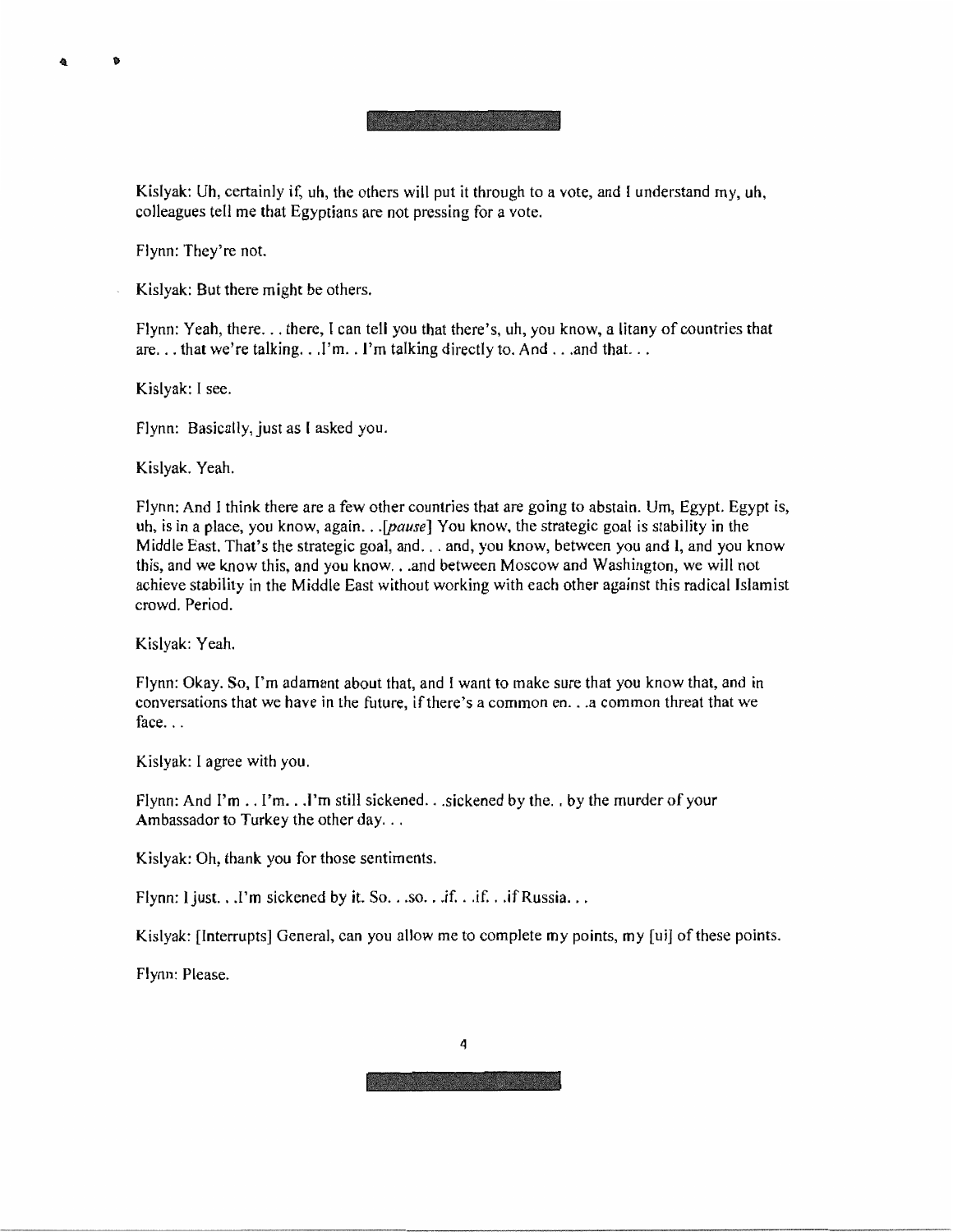#### <u>it is a local dealer and </u>

Kislyak: So, we will try to help, uh, uh, to give additional time for the conversation on ... on this issue, but if it is put on vote, **uh,** for historical reasons, as I explained to you,

 $Flynn: Uhhuh.$ ..

 $\mathbf{r}$ 

A

Kislyak: ... We cannot vote, uh, other than to support it.

Flynn: Okay.

Kislyak: That is something, uh, that is, uh, part of the position that we have developed, with the, um, countries in the region for a long period of time. But, uh, responding to your, uh, telephone call and our conversations, we will try to help, uh, to, uh, postpone the vote and to allow for consultations.

Flynn: Okay. That's. . that's good.

Kislyak: We. . [talking over] we took on board your [ui] that you want also to have some time...

Flynn: Okay. Okay.

Kislyak: . . . to talk about. So. . .

Flynn: Okay!

Kislyak: That is something that we will try to do.

Flynn: Okay. That's great. That's great, Ambassador. That's all we can ask for at this point in time.

Kislyak: Okay? Thank you.

Flynn: Alright. Hey, thank you so much.

Kislyak: And happy Christmas and New Years.

Flynn; Yeah, Same to you. Same to you. And please call me anytime, okay?

Kislyak: Ah, the same here.

Flynn: Please, please enjoy your family. It's so important right now.

Kislyak: Thank you. [iu]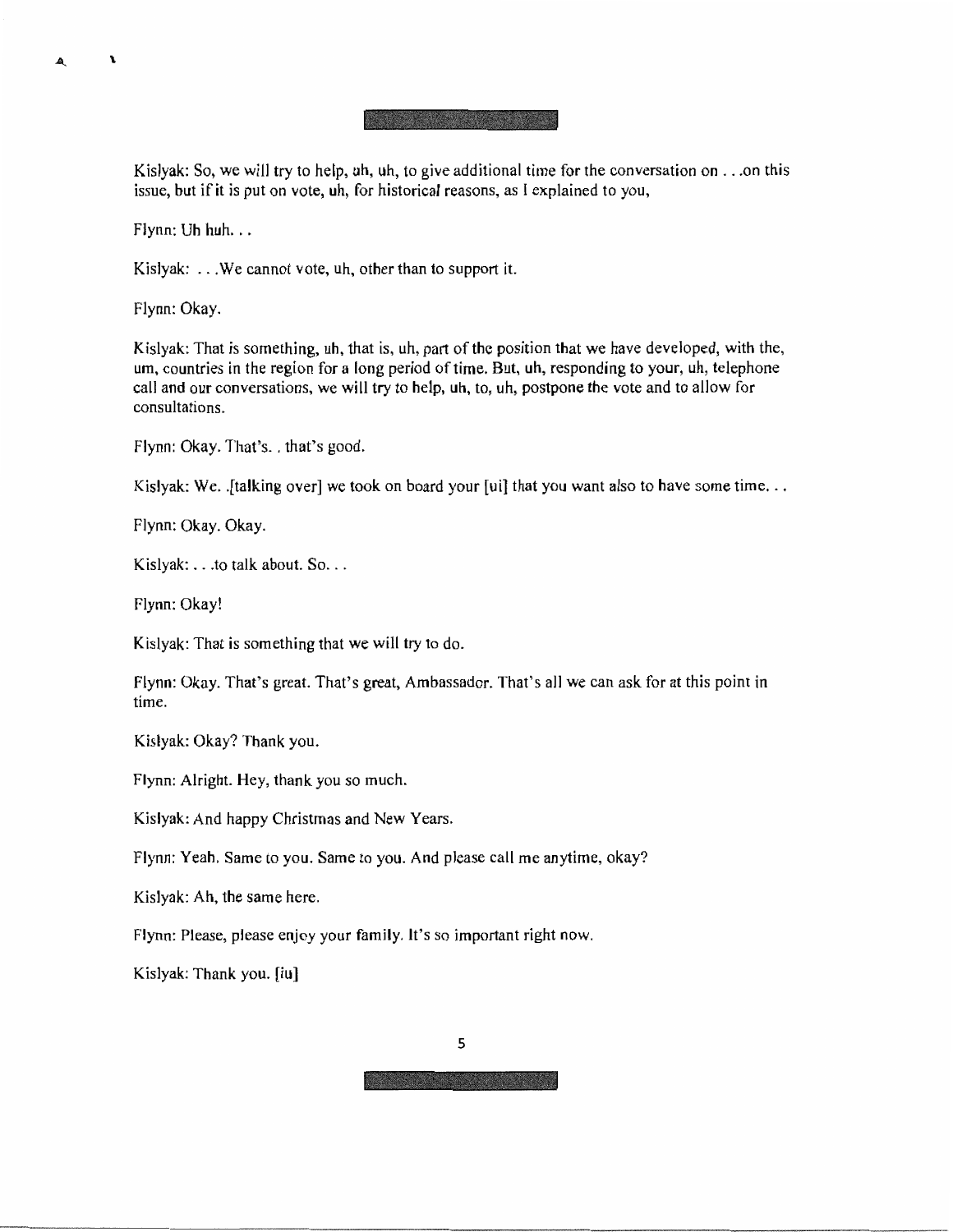Flynn: Okay. Thank you.

Kislyak: Thank you [iu]

Flynn: Bye bye.

[call ends]

 $\mathbf{t}$ 

Ą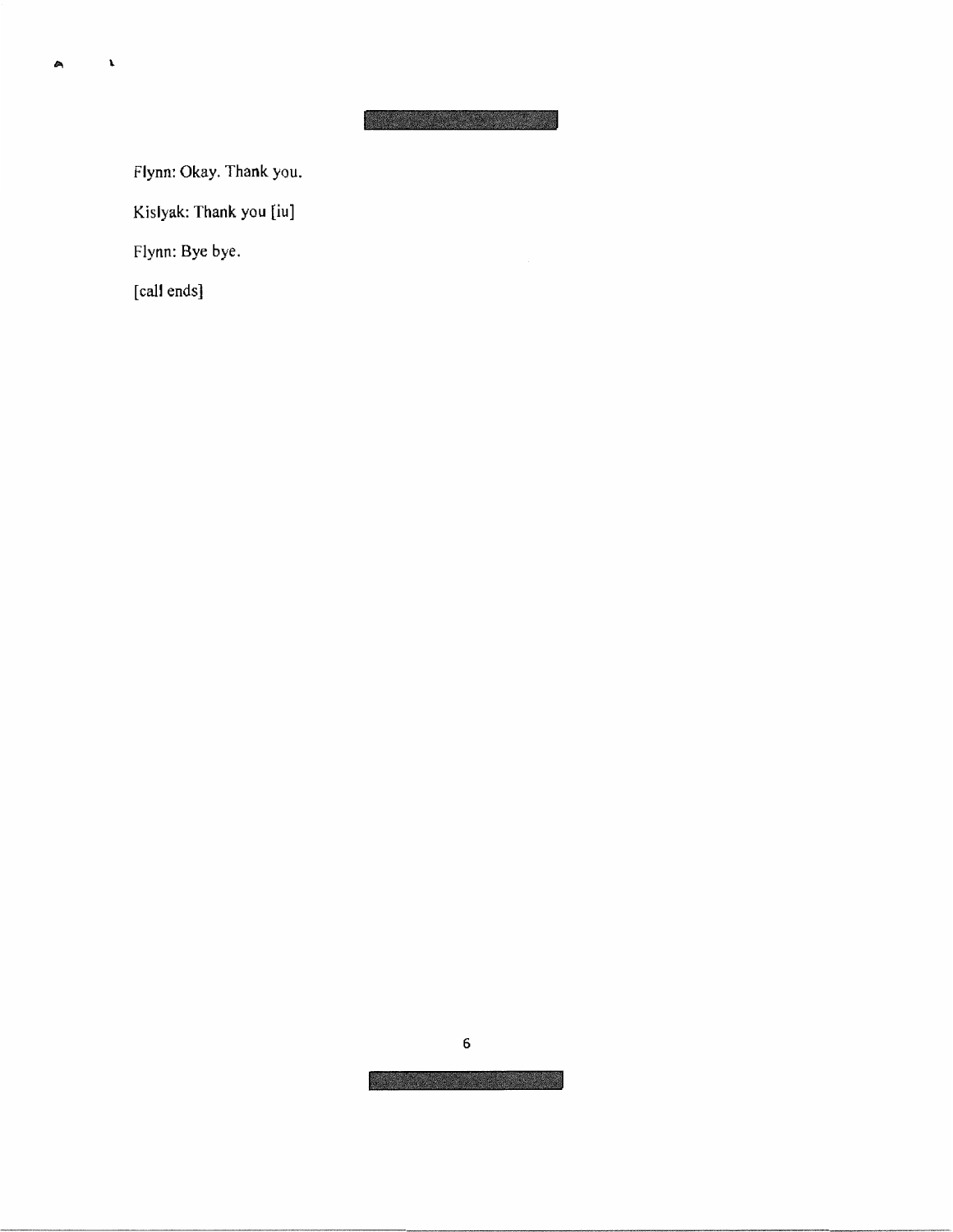II. **December 29, 2016 Call** 

## **Participants**

 $\pmb{\lambda}$ 

 $\triangle$ 

- Michael Flynn
- Russian Ambassador Sergey Ivanovich Kislyak

UNKNOWN MALE: Russian Embassy, Ambassador's office.

FLYNN: Yeah this is General Flynn. [He may be using a speaker-phone]

UNKNOWN MALE: Yes, I will put Ambassador on the line, sir.

FLYNN: Okay thank you.

UNKNOWN MALE: Thanks.

*[Call transferred to Ambassador Kislyak. Timestamp 00:30]* 

KISLYAK: Hello?

FLYNN: Hi Ambassador this is General Flynn

KISL YAK: Oh, General, thank you very much for calling me back. I was trying to reach you for quite a while because I have several, uh, issues to raise with you  $-$ 

FLYNN: Uh huh.

KISLYAK: - rather to infonn you. If you'll allow me, one by one.

FLYNN: Please.

KISL YAK: One, uh, since you were interested in the issue of the Middle East and you called me on that issue

FLYNN: Uh huh.

*[Times/amp OJ :00]* 

KISL YAK: We wanted to convey to you and through you to the President Elect that we had uh significant reservations about the idea of adopting now the principles for the Middle East,  $uh$ , that our American colleagues are pushing for. So we are not going to support it to  $-$  in the quartet, or in the Security Council. And we have conveyed to our American colleagues. So in the spirit of full transparency I was asked to inform you as well.

FLYNN: Okay.

KISLYAK: So it's not something that we  $-$  Russia  $-$  are going to support.

7

**The Communication**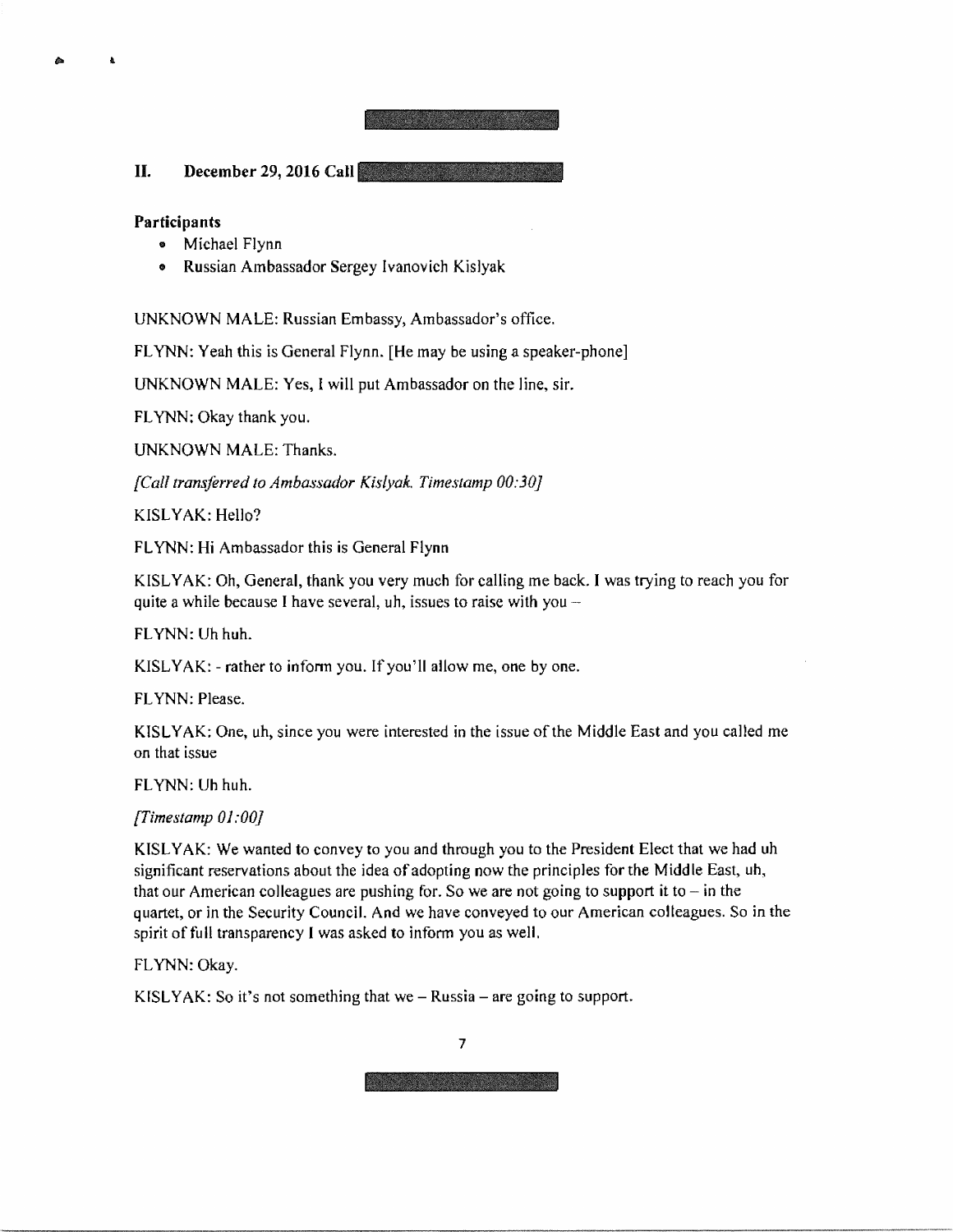## FLYNN: Okay that's good.

 $\pmb{\lambda}$ 

KISLYAK: Secondly, we think it requires some additional work and everybody has to be on board.

FLYNN: Of course, Ambassador, of course. You know it does. You know it does.

## *[Some talking over each other]*

KISL YAK: And especially I think taking into account, now that US policy might uh, be changing or not, we want to understand what is going to be your policy when and if we are to implement things that we are working on.

## FLYNN: Right.

 $KISLYAK$ : So the second point, it's also on the Middle East, uh, our specialist on the Middle East say that they are very much interested in working with your specialists on these issues and if you're available – not you personally, but your specialists – are available even before the  $-$ 

## FLYNN: Mmhm.

KISLYAK: - President Elect is, has his inauguration on the twentieth, for, uh, we are perfectly available. But also, something more specific, we, uh as you might have seen, are trying uh, to help uh, the peace process in Syria. And today we announced, uh, the agreement that with Turkey and others, we are able to uh agree on and to help the Syrian sides to start working on political process. So we are thinking about an event in Astana, the capital of Kazakhstan -

## *[fimestamp 03: 00* J

## FLYNN: Mmhm

KISLY AK: - that will, J hope, help the political process to be started. And it's something that is going to be held in the third decade of January. The dates are yet to be, uh, finalized.

FLYNN: Okay. So third *week* of January?

KISLY AK: Not week. We call it decade, sir, its third- that means from the twenty of January to the maybe the end of January.

FLYNN: I gotcha, I gotcha.

KISL YAK: And we are planning to invite the administration of the United States to uh, be, uh, part of it in one way or another, because we believe that a stable settlement of the whole conflict in Syria cannot be achieved without active and constructive participation of the United States.

FLYNN: Yeah.

8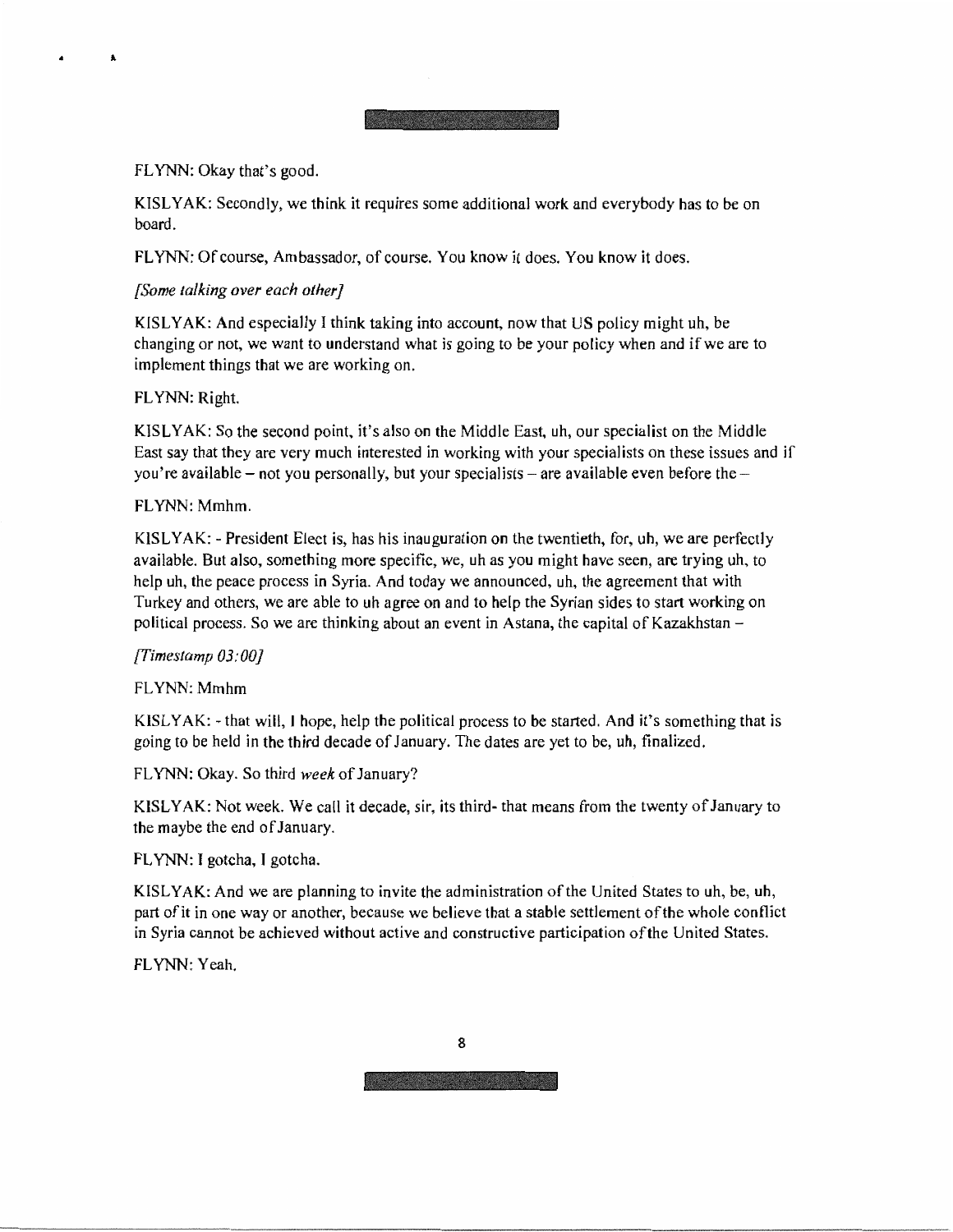#### and a standard contract of

KISLYAK: And so I just want to alert you and if you think you will be interested to participate not you personally, the administration – we certainly would welcome this.

FLYNN: Yep, okay.

 $\lambda$ 

KISL YAK: And especially taking into account that we are talking about the third uh, decade of January.

FLYNN: Uh huh.

KISLY AK: I mean heads up, we wanted you to know this. And the third final uh, point, General, is uh, I am entrust to convey through you to Seer- uh to President Elect, proposal from the Kremlin. Maybe to organize a conversation over the secure video line that starting on the twentieth would be available to Mr. Trump. And it's there, certainly, uh - uh, between the White House and the Kremlin. And our proposal is to have the conversation on the twenty.first between our Presidents. And the idea of Mr. Putin is first of all to congratulate uh, your President Elect or the President, at the time, and maybe to discuss small number, briefly, of issues that are on our agenda. So his proposal is on the twenty-first of January.

FLYNN: Okay. Ummm

*[Fimestamp: 05:20]* 

KISLYAK: Is by security video. Secure video line.

FLYNN: Yeah. Yeah, yeah. I understand. Okay, um, okay. Listen, uh, a couple of things. Number one, what I would ask you guys to do – and make sure you, make sure that you convey this, okay?  $-$  do not, do not uh, allow this administration to box us in, right now, okay? Um  $-$ 

KISLYAK: We have conveyed it. And -

FLYNN: Yeah.

KISLYAK: It's, uh, it's uh, very very specifically and transparently, openly.

FLYNN: So, you know, depending on, depending on what uh, actions they take over this current issue of the cyber stutf, you know, where they're looking like they're gonna, they're gonna dismiss some number of Russians out of the country, I understand all that and I understand that, that, you know, the information that they have and all that, but what I would ask Russia to do is to not  $-$  is  $-$  if anything  $-$  because I know you have to have some sort of action  $-$  to, to only make it *reciprocal.* Make it reciprocal. Don't - don't make it - don't go any further than you have to. Because I don't want us to get into something that has to escalate, on a, you know, on a tit for tat. You follow me, Ambassador?

KISLYAK: I understand what you're saying, but you know, you might appreciate the sentiments that are raging now in Moscow.

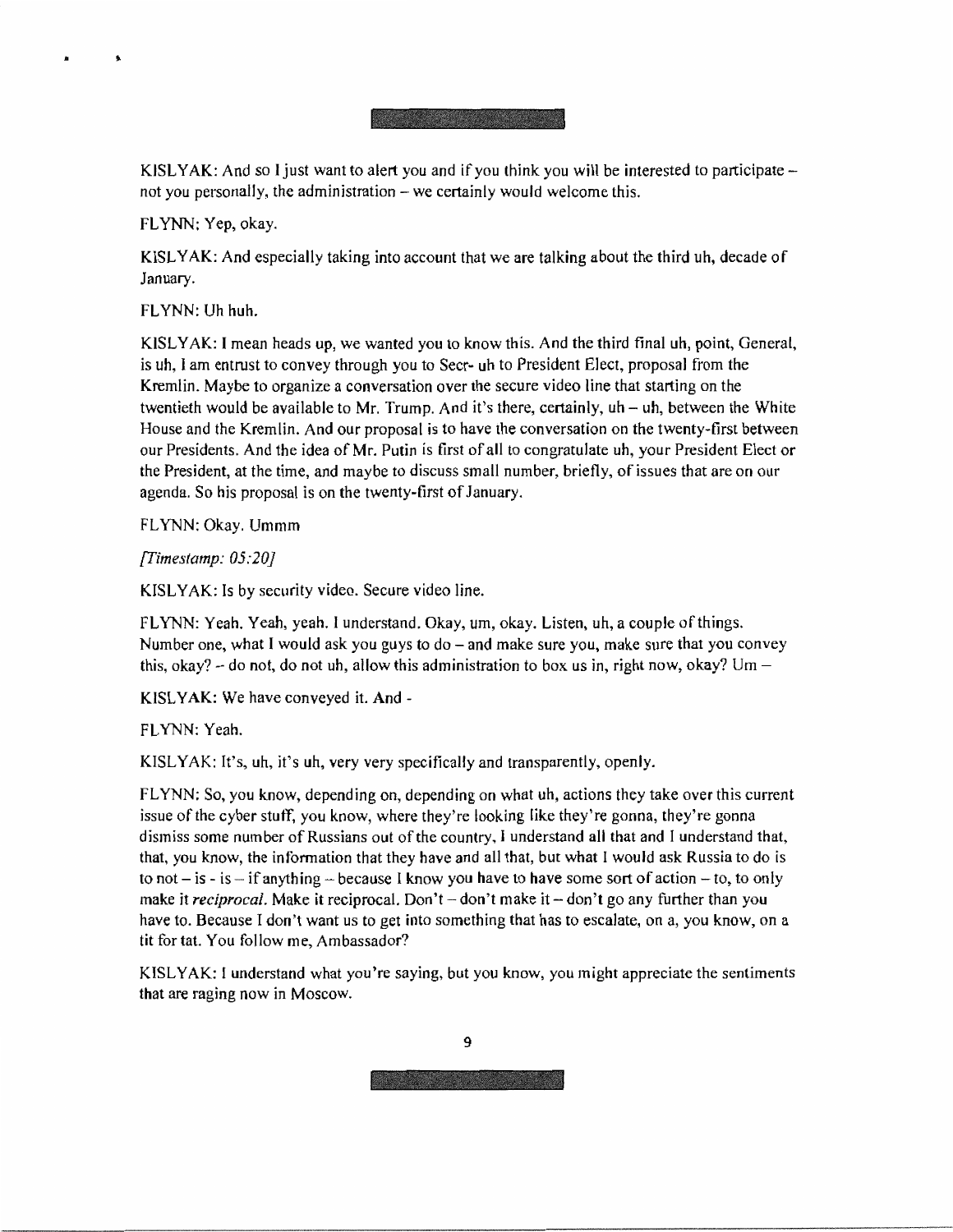FLYNN: I know, I - believe me, I do appreciate it, I very much appreciate it. But I really don't want us to get into a situation where we're going, you know, where we do this and then you do something bigger, and then you know, everybody's got to go back and forth and everybody's got to be the tough guy here, you know?

*fI'imestamp 07:00]* 

 $\Delta$ 

 $\overline{\phantom{a}}$ 

FLYNN: We don't need to, we don't need that right now, we need to  $-$  we need cool heads to prevail, and uh, and we need to be very steady about what we're going to do because we have absolutely a common uh. threat in the Middle East right now

KISLYAK: We agree.

FLYNN: We have to eliminate this common threat.

KISL YAK: We agree. One of the problems among the measures that have been announced today is that now FSB and GRU are sanctions, are sanctioned, and I ask myself, uh, does it mean that the United States isn't willing to work on terrorist threats?

FLYNN: Yeah, yeah.

KISL YAK: Because that's the people who are exactly, uh, fighting the terrorists.

FLYNN: Yeah, yeah, yep.

KISLYAK: So that's something that we have to deal with. But I've heard what you say, and I certainly will try  $-$ 

FL YNN: Yeah.

KISLYAK: - to get the people in Moscow to understand it.

FLYNN: Yeah.

## *fI'imestamp 08:00]*

FLYNN: And please make sure that its  $uh$  – the idea is, be – if you, if you have to do something, do something on a *reciprocal basis,* meaning you know, on a sort of an even basis. Then that, then that is a good message and we'll understand that message. And, and then, we know that we're not going to escalate this thing, where we, where because if we put out- if we send out 30 guys and you send out 60, you know, or you shut down every Embassy, I mean we have to get this to  $a - \text{let's}, \text{ let's keep this at a level that uh is, is even-keeled, okay? Is even-keeled. And$ then what we can do is, when we come in, we can then have a better conversation about where, where we're gonna go, uh, regarding uh, regarding our relationship. And also, basically we have to take these, these enemies on that we have. And we definitely have a common enemy. You have a problem with it, we have a problem with it in this country, and we definitely have a problem with it in the Middle East.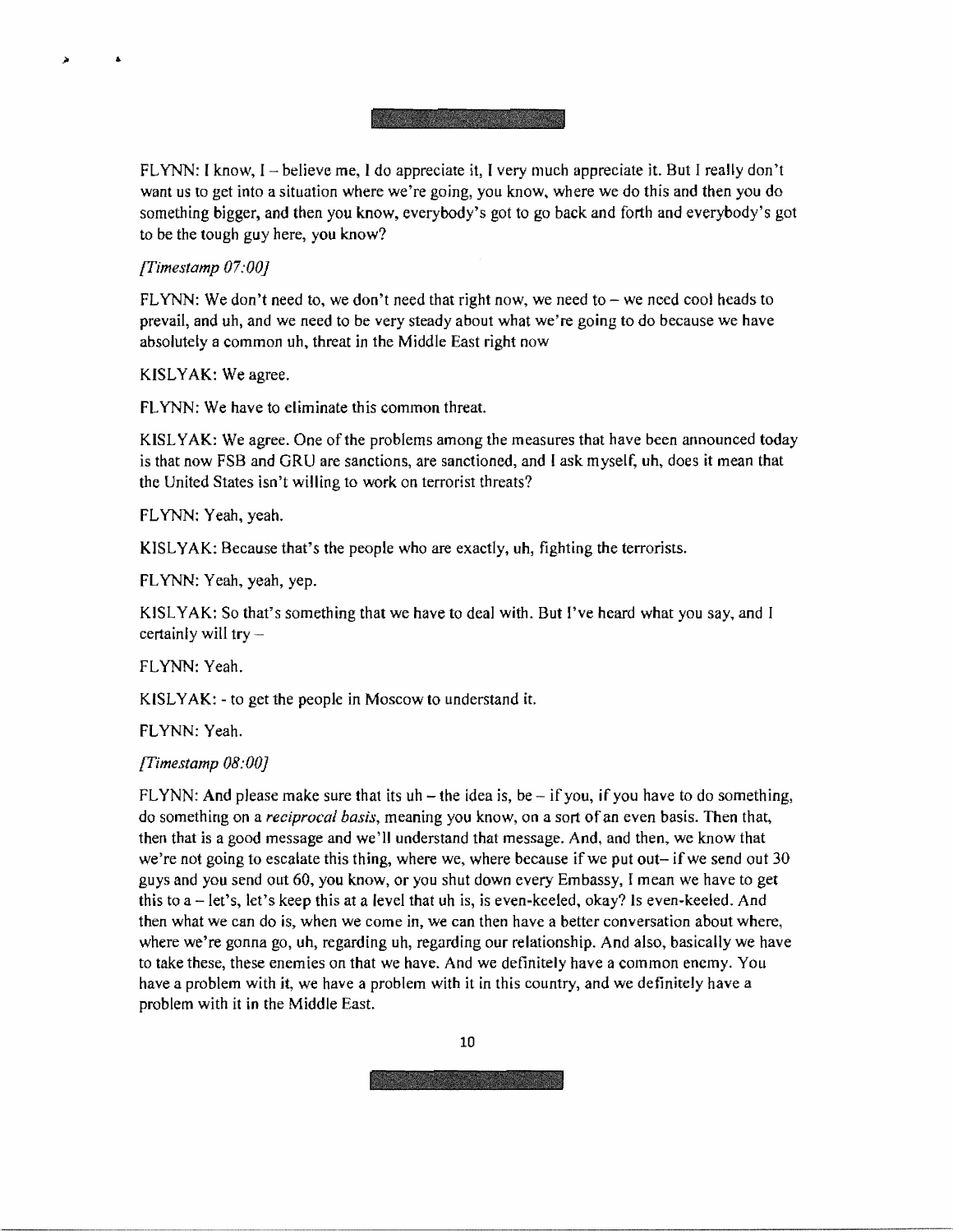**AND AND RESIDENCE** 

*[Times/amp 09:00]* 

FLYNN: And we have to, we have to do something about it. So, um

KISL YAK: General, I completely agree with you.

FLYNN: Yeah, yeah. So anyway. Okay?

KfSL YAK: Thank you.

FLYNN: And I'll – so I'll relay the thing about the twenty-first, to see if we can't – to see if we can't do something along those lines. And  $\Gamma$  il, you know, I can't commit to it but  $\Gamma$  ll -

KlSLY AK: No.

FLYNN: -But I certainly will relay it.

KISLYAK: Thank you. Wonderful.

FLYNN: Certainly will relay it. And then uh, I appreciate very much the uh, reservations about the current administration's position on the Middle East. That – that does not do anybody any good right now, with - I mean, you know, you know Ambassador, the situation with Hamas, and the Palestinian situation, I mean, we' 11 come up with a solution that's good for everybody. We will.

KISLYAK: That is something we want to work towards.

FLYNN: We'll come up with one.

KISL YAK: And I would say that our reservations are more about the way it is been developing, instead of bringing everybody on board.

*[Timestamp /0:00]* 

FLYNN: Yeah.

KISL YAK: You cannot just create facts on the ground that are not going to be implemented afterwards. We need to  $-$ 

FLYNN: Yeah.

KISL YAK: - bring everybody on board and that is not easy. On some smaller points, yes probably we would disagree, but unless we talk it through, it's not going to be useful.

FLYNN: Yeah, yeah. And remember, now remember, Ambassador, you're not talking to a diplomat, you're talking to a soldier, so l'm a very practical guy, and it's about solutions. It's about very practical solutions that we're - that we need to come up with here. And uh, and we

11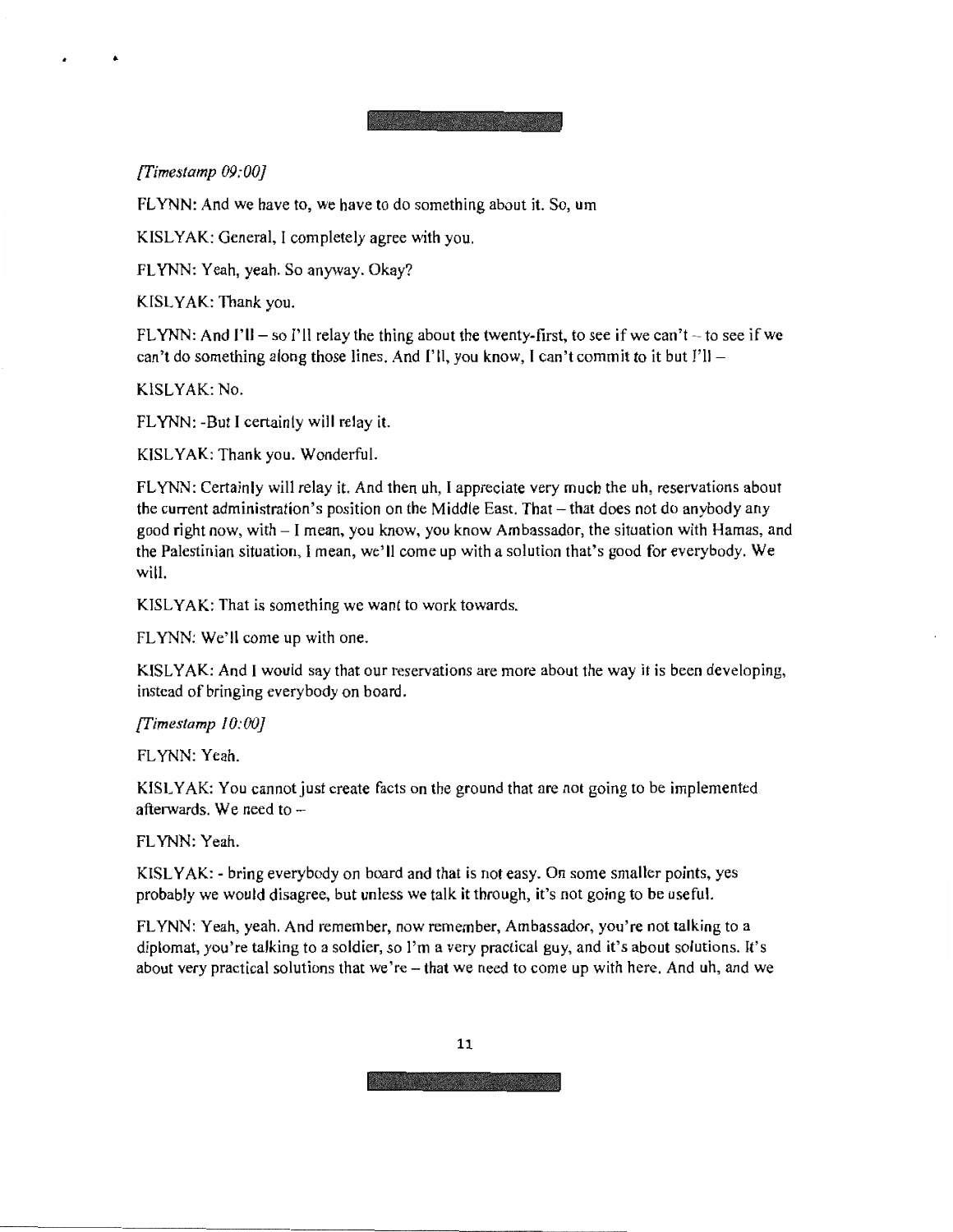**A PARTICULAR AND STATE** 

have to stop talking past each other on  $-$  and so that means that we have to understand exactly what it is that we want to try to achieve, okay?

KISLYAK: Yeah. I agree. Fully.

FLYNN: Okay.

 $\mathbf{z}^{(i)}$  and

 $\bullet$ 

KISLYAK: Thank you so much, and by the way  $-$ 

FLYNN: How was your holiday? Is your family still with ya?

KJSL YAK: Yeah, they came and they are going to stay with us until I think the first week of January.

FLYNN: Good. Good.

KISLY AK: And happy new year, thank you very much for calling me back, and I am looking forward to an opportunity to have a longer conversation, maybe.

FLYNN: Yeah, yeah we will, we will.

KISLYAK: Whenever it is convenient to you.

FLYNN: Yeah  $I'll - I'll$  set some time up. Maybe the end of next week or something

KISL YAK: Yes, that's a wonderful idea.

FLYNN: Yeah, yeah.

KISLYAK: I'm looking forward to it.

FLYNN: Okay Ambassador

KISLYAK: Thank you.

FLYNN: Okay, thank you, bye bye.

KISLYAK: All the best.

FLYNN: Bye.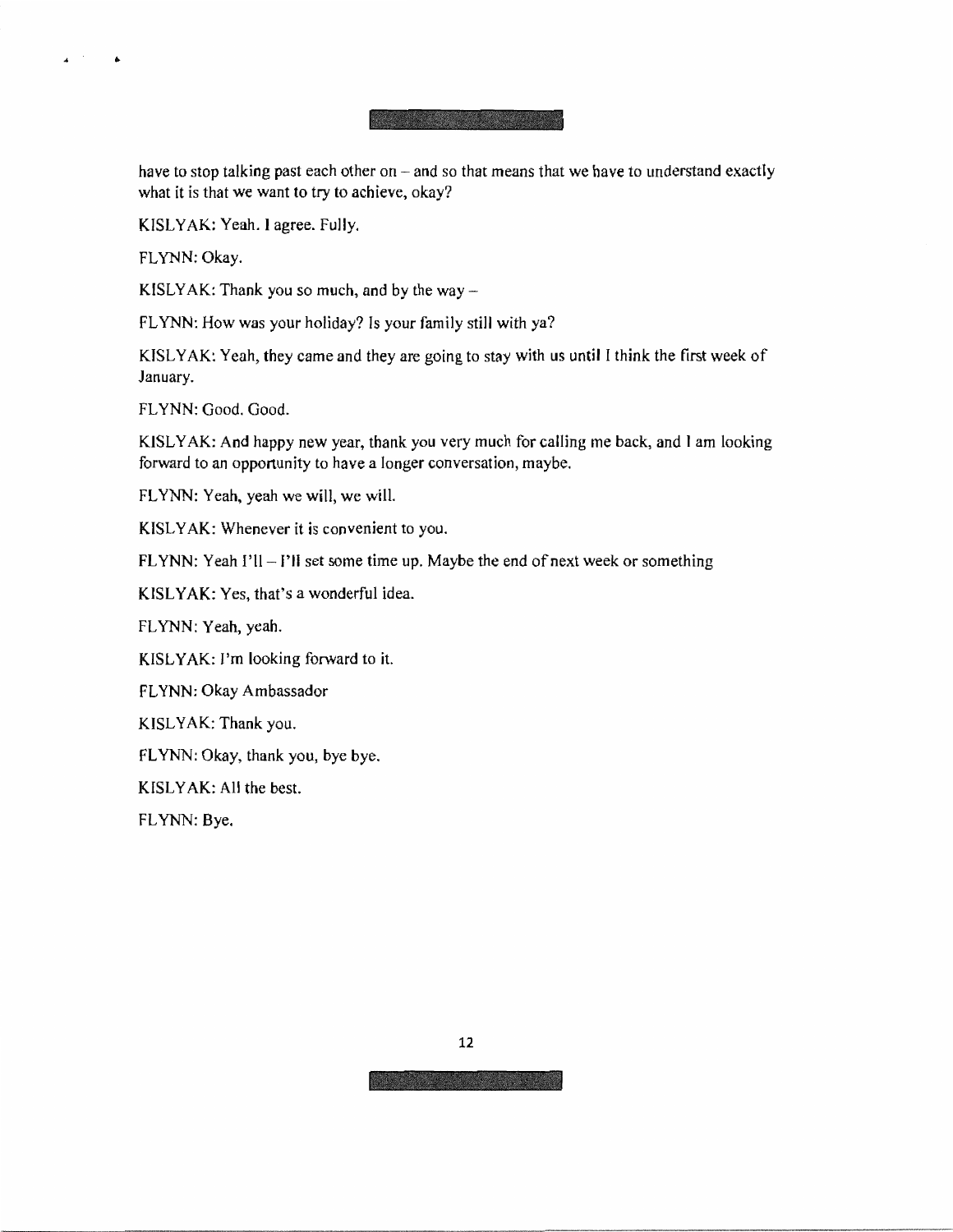## III. **December 31, 2016 Call**

## **Participants**

...

 $\mathbf{r}$ 

- Michael Flynn
- Russian Ambassador Sergey [vanovich Kislyak

FLYNN: Hi Ambassador.

KISLYAK: Hi General, uh, I apologize for disturbing you today.

FLYNN: That's okay, how can I help you?

KISL YAK: Uh, you know I have a small message to pass to you from Moscow and uh, probably you have heard about the decision taken by Moscow about action and counter-action.

ARE A MONEY MANAGE

FLYNN: yeah, yeah well I appreciate it, you know, on our phone call the other day, you know, I, I, appreciate the steps that uh your president has taken. I think that it is was wise.

KISL YAK: I, I just wanted to tell you that our conversation was also taken into account in Moscow and...

FLYNN: Good

KISLYAK: Your proposal that we need to act with cold heads, uh, is exactly what is uh, invested **in** the decision.

FLYNN: Good

KISLYAK: And I just wanted to tell you that we found that these actions have targeted not only against Russia, but also against the president elect.

FLYNN: yeah, yeah

KISL YAK: and and with all our rights to responds we have decided not to act now because, its because people are dissatisfied with the lost of elections and, and its very deplorable. So, so I just wanted to let you know that our conversation was taken with weight. And also...

FLYNN: Good. Good.

KISLYAK: We are hoping within two weeks we will be able to start working in more constructive way.

13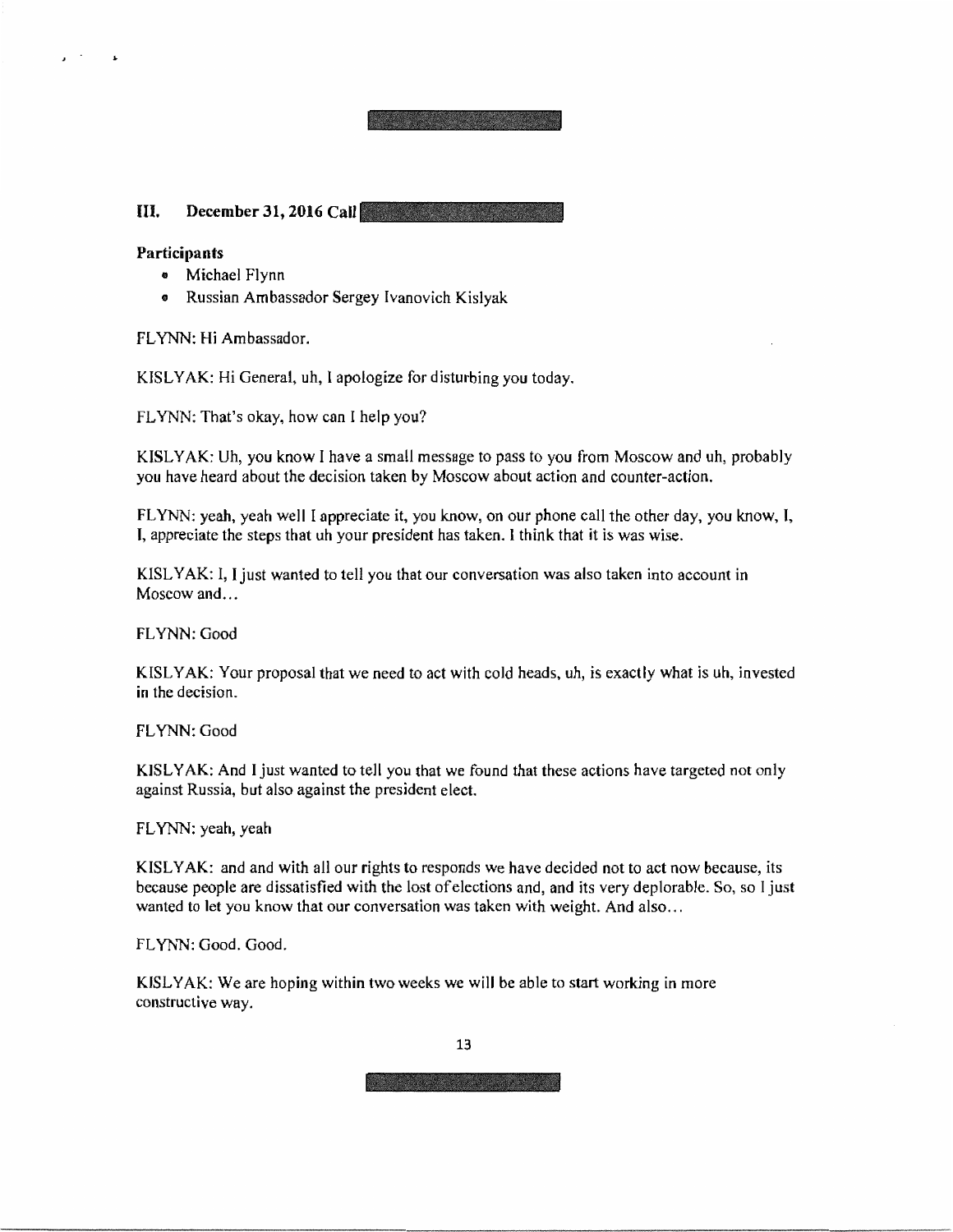FLYNN: Okay. That's good, that's good Ambassador. Well I appreciate that feedback. That's excellent. Listen, 1 am, I am looking to put a, uh, small team over to the, uh, conference in Kazakhstan by the way too.

KISLYAK: Oh that is wonderful.

FLYNN: So, yeah, so I'll, I'll figure out who and at the right level and I may need to get uh, if there is possibility to get, uh, a point of contact, uh, if it is you that is fine, but I rather it be, you know, we go with the right level.

KISLYAK: I think initially it, it, go through me and then...

FLYNN: Okay

f,

المعالى

KISLYAK: after the, uh, New Year. The problem is that Moscow, the New Yeah, uh ...

FLYNN: Yeah I know it's a big deal

KISLYAK: is on vacation for almost ten days

[Some talking over each other]

FLYNN: Okay. Okay.

**KISL YAK:** But I am in contact with everybody of importance so

FLYNN: Okay. Alright. Listen. Listen. I want to make sure too, that you know, that number one, I appreciate this feedback, two, I, uh, I really want to make sure that, that, we both, you know, because we are starting to think about what, what kinds of things we want to have a conversation about.

KISLYAK: Yes

FLYNN: And, and I need you, you know, obviously, you are going to be doing the same thing

KISL YAK: [reply is inaudible]

FLYNN: and, you know, we are not going to agree on everything, you know that, but, but I think that we have a lot of things in common. A lot. And we have to figure out how, how to achieve those things, you know and, and be smart about it and, uh, uh, keep the temperature down globally, as well as notjust, you know, here, here in the United States and also over in, in Russia.

14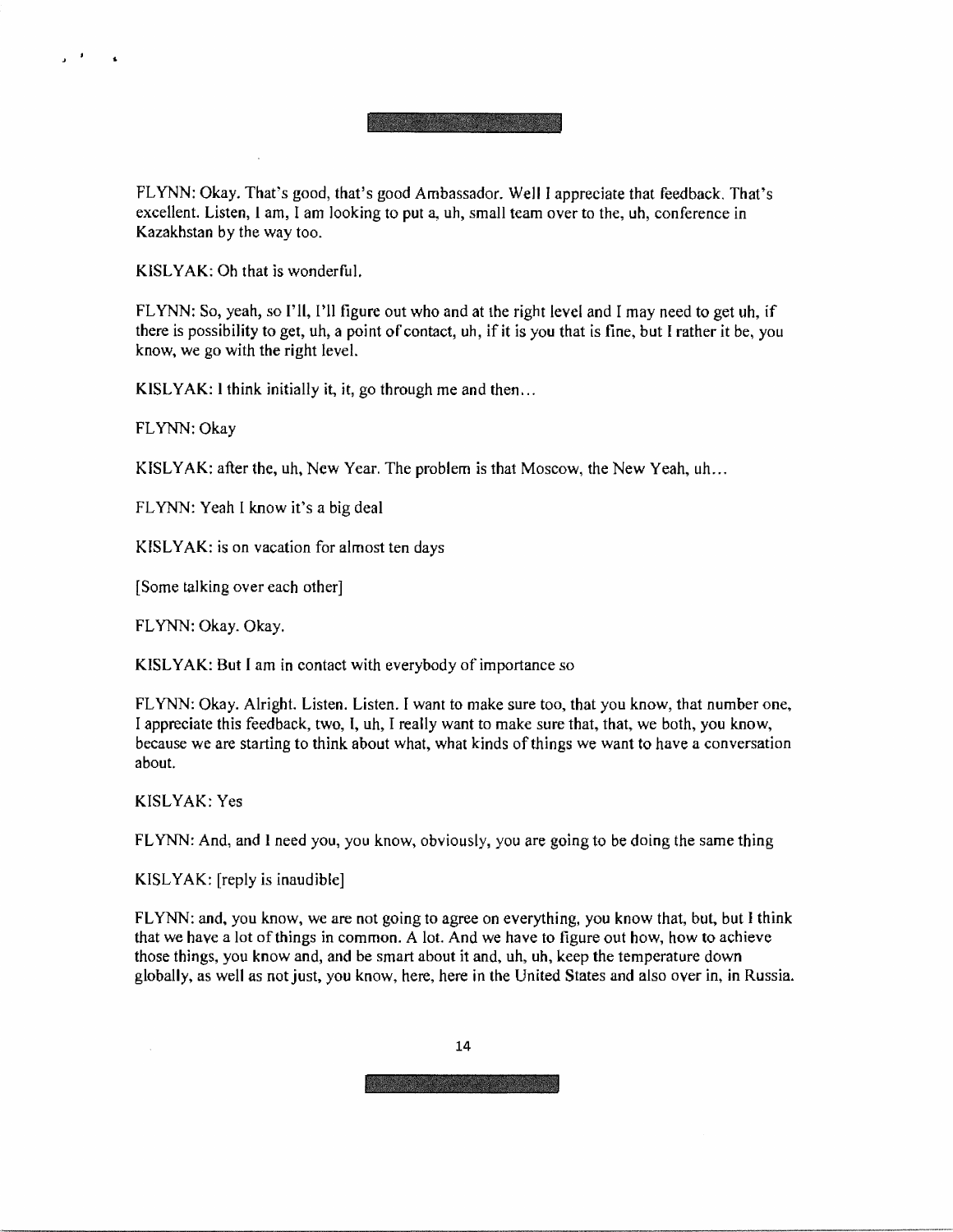## KISL **YAK:** yeah

 $\epsilon$  . The set

FLYNN: But globally l want to keep the temperature down and we can do this ifwe are smart about it

**KISL YAK:** You're absolutely right

FLYNN: I haven't gotten, I haven't gotten a, uh, confirmation on the, on the, uh, secure VTC yet, but the, but the boss is aware and so please convey that

KISL **YAK:** I will

FLYNN: And we can set that up fairly quickly and well have a, I don't want to go through, I don't want to go through a big, uh, uh, gyration of, you know, what is on the agenda. I think the agenda just needs to be a couple of simple things uh, and let the two talk about, let the two communicate if, if we end up having it on the  $21<sup>st</sup>$ , if not

KISL YAK: Absolutely,

FLYNN: the  $21^{st}$ , then what we, we, uh, may end up, you know, sometime very close after just because other, other scheduled events, if that makes sense. Okay.

KISLYAK: Okay. Yeah. Absolutely. And I wish you, uh, once again, everything, uh, the best in the New Year

FLYNN: Thank you

KISLYAK: to you, to your family, to your country.

FLYNN: Okay.

KISL YAK: And I am looking forward to, uh, working with you General.

FLYNN: Yep, absolutely.

KISLYAK: And I am still hoping for an opportunity to sit together to, umm, bring our heads together on exactly what you just said

FLYNN: yeah

KISL YAK: on how we can move

FLYNN: Yep. Yep. Absolutely.

15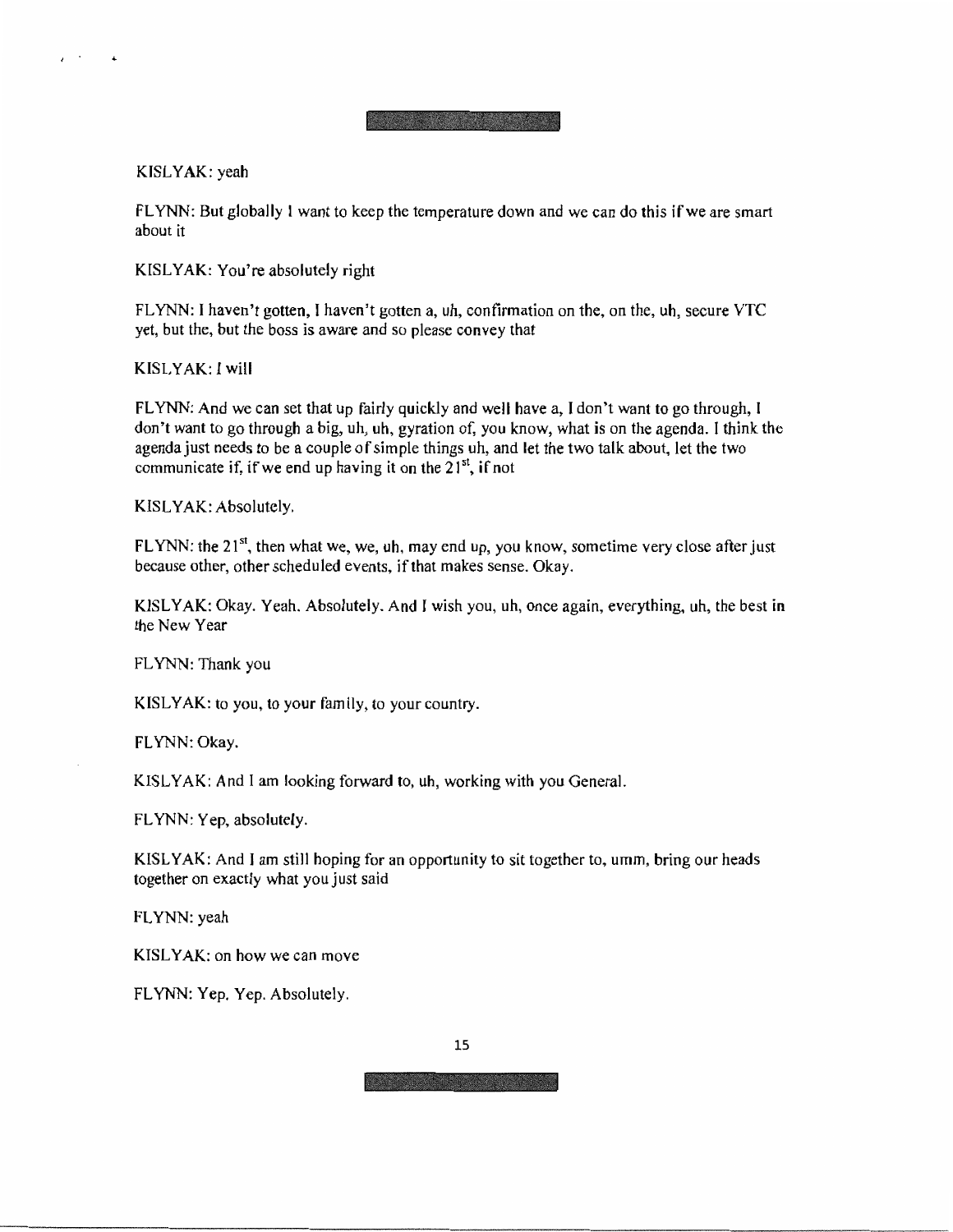KISL **YAK:** And I hope you can find a, uh, uh, window for us to have a lunch, breakfast, dinner, whatever

FLYNN: [laughs] I will, believe me

KISLYAK: Next time you are

FLYNN: Believe me, I always, I always like a free lunch

[Talking over each other]

KISLYAK: [laughs]

FLYNN: Yeah

 $\overline{a}$  ,  $\overline{a}$ 

KISLYAK: {inaudible}

FLYNN: Okay.

KISLYAK: Thank you so much.

FLYNN: Alright. Happy New Year to you and your family.

KISLYAK: Happy New Year to you. Thanks.

FLYNN: Yep. Bye. Bye.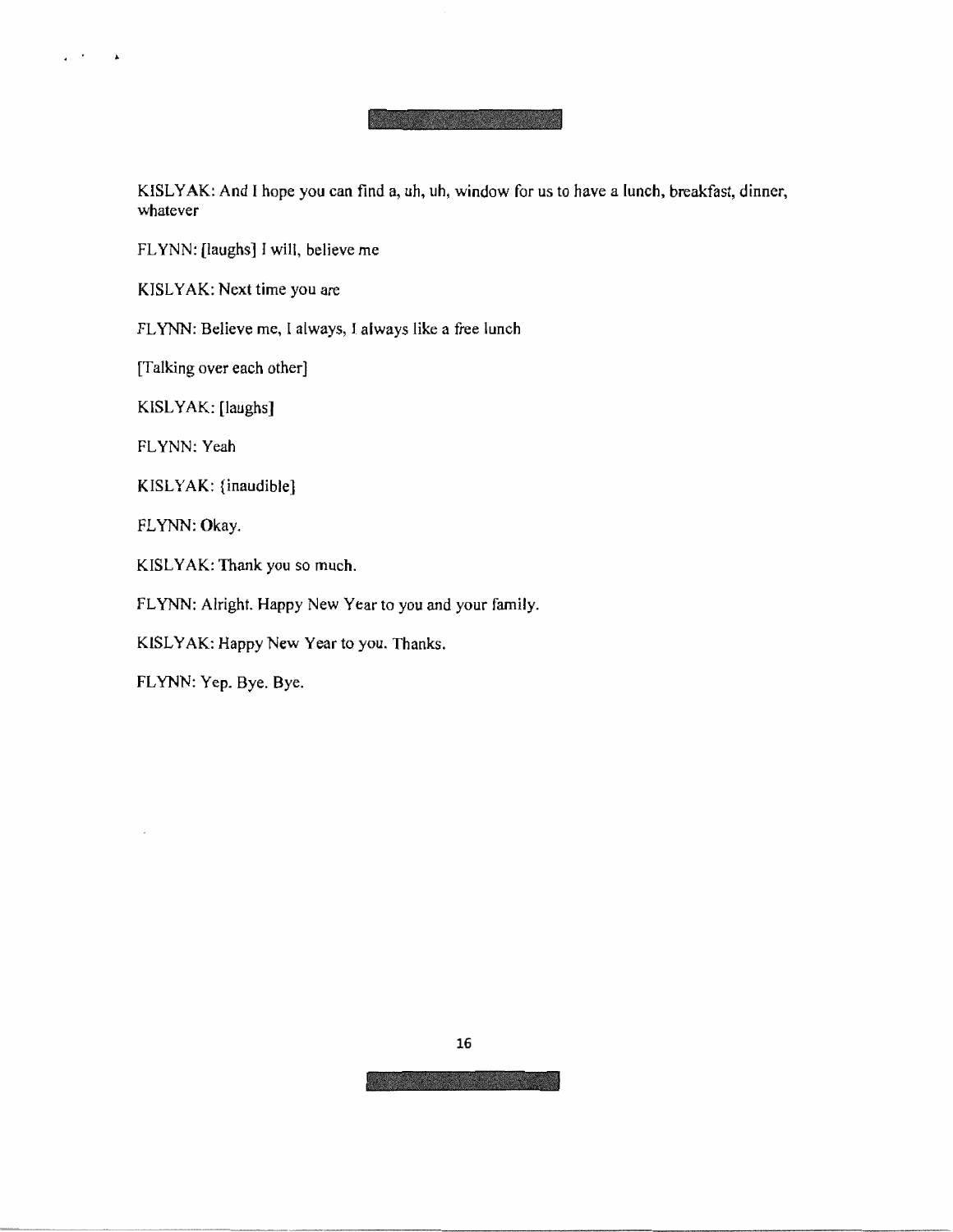## IV. January 12, 2017 Call

### **Participants**

 $\mathbb{R}^{n \times n}$ 

 $\blacktriangle$ 

- Michael Flynn
- Russian Ambassador Sergey Ivanovich Kislyak

FLYNN: Hello.

UNKNOWN MALE: I'm sorry General. First, first, fail attempt. I'll put the Ambassador on the line.

FLYNN: I have, I have just a few minutes. I am getting ready to get into an airplane here.

UNKNOWN MALE: Oh, okay. I'll, I'll put him through.

FLYNN: Okay.

[Phone call is on hold for approximately 20 seconds]

KISLYAK: Hello.

FLYNN: Hello. This is General Flynn.

KISLY AK: Oh General, hi, uh, good afternoon, this is Sergey Kislyak, Russian Ambassador.

FLYNN: How are you?

KISL YAK: I'm fine, however if one can be fine in this environment.

FLYNN: yeah [laughing]

KISL YAK: uh, general I am calling as a follow up of our last conversation when you said that you will be trying to assemble a team to send to Astana

FLYNN: Uh huh.

KISL **YAK:** for the meeting.

FLYNN: That's right. I spoke with about it yesterday to uh, some of my, some of my, uh people.

KISL **YAK:** Yeah. Wonderful. And uh, you asked me some additiona] information and to give you contact point.

17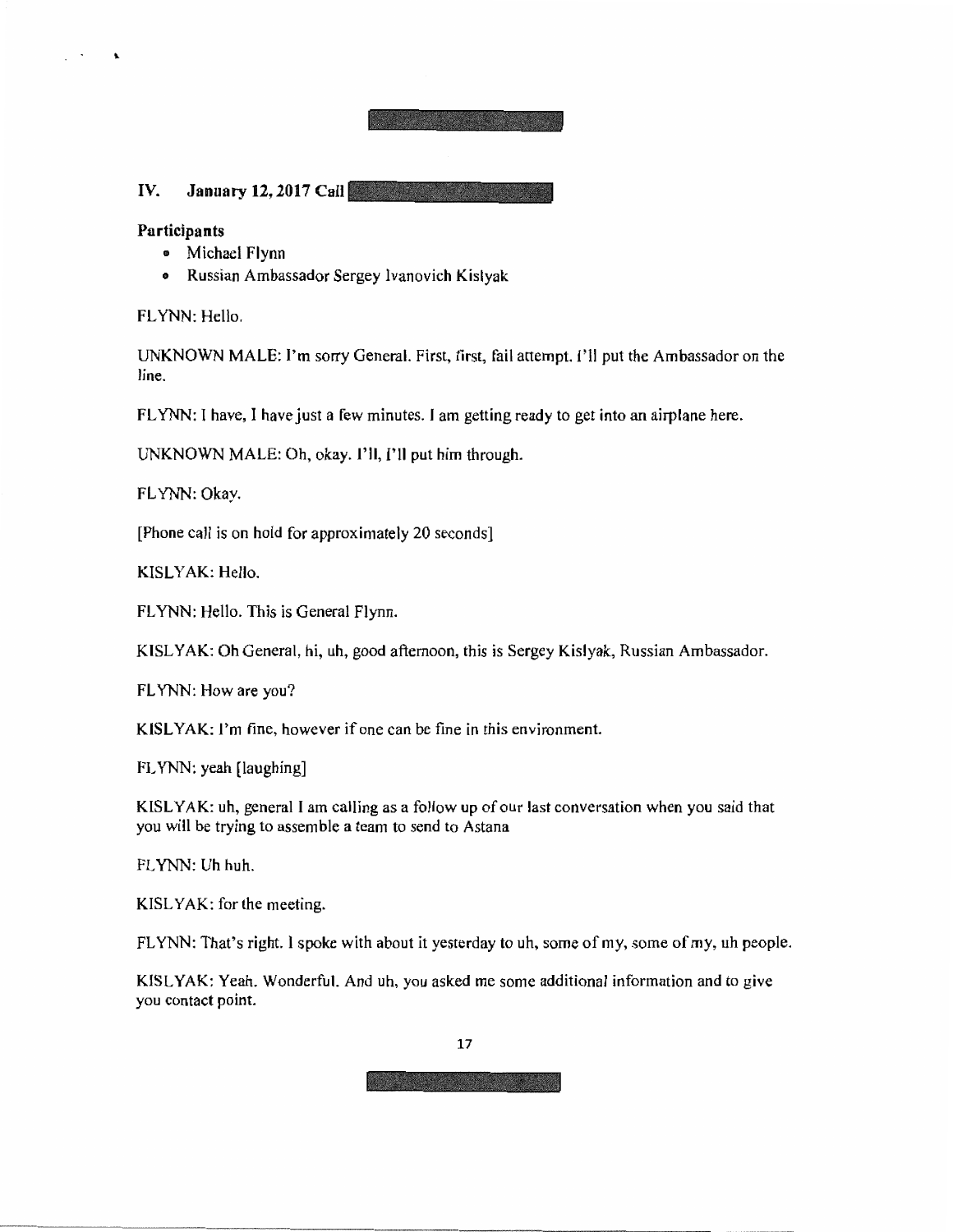FLYNN: Yes.

J *I* •

KJSLYAK: Sol have everything and, uh, I wonder what I can give it right now to you because its now that long.

FLYNN: Can I, can I, uh, I don't have the, I don't, I am not in a place to do that Ambassador

KISL YAK: I see

FLYNN: Can I have, uh, my point of contact just reach out to the Embassy

KISL YAK: Absolutely

FLYNN: to get the information. Let me do that.

KISLYAK: Yeah. Wonderful.

FLYNN: Okay.

KISLYAK: We will pass all the information and do you have a team to, to be sent to Astana already?

FLYNN: We are, we are assembling one. I, I will get, uh, probably, you know, more information cause some of these people, you know, of course were, uh, were presidential appointees so we are still deal with our own bureaucracy

KISLYAK: I understand

FLYNN: to uh, but yeah, we have, uh, probably, you know, if I think, if we send the group  $I$  am thinking about, its probably four or five people.

**KISL YAK:** Okay.

FLYNN: Maybe six.

**KISL** YAK: [inaudible]

FLYNN: umm, and, uh, they will go there, you know so yes. Uh, that's my, that's my goal. umm, and I should know more tomorrow. I. l discussed it uh, over this past week and then l had a meeting with the team leader yesterday.

KISL YAK: mmm hum.

18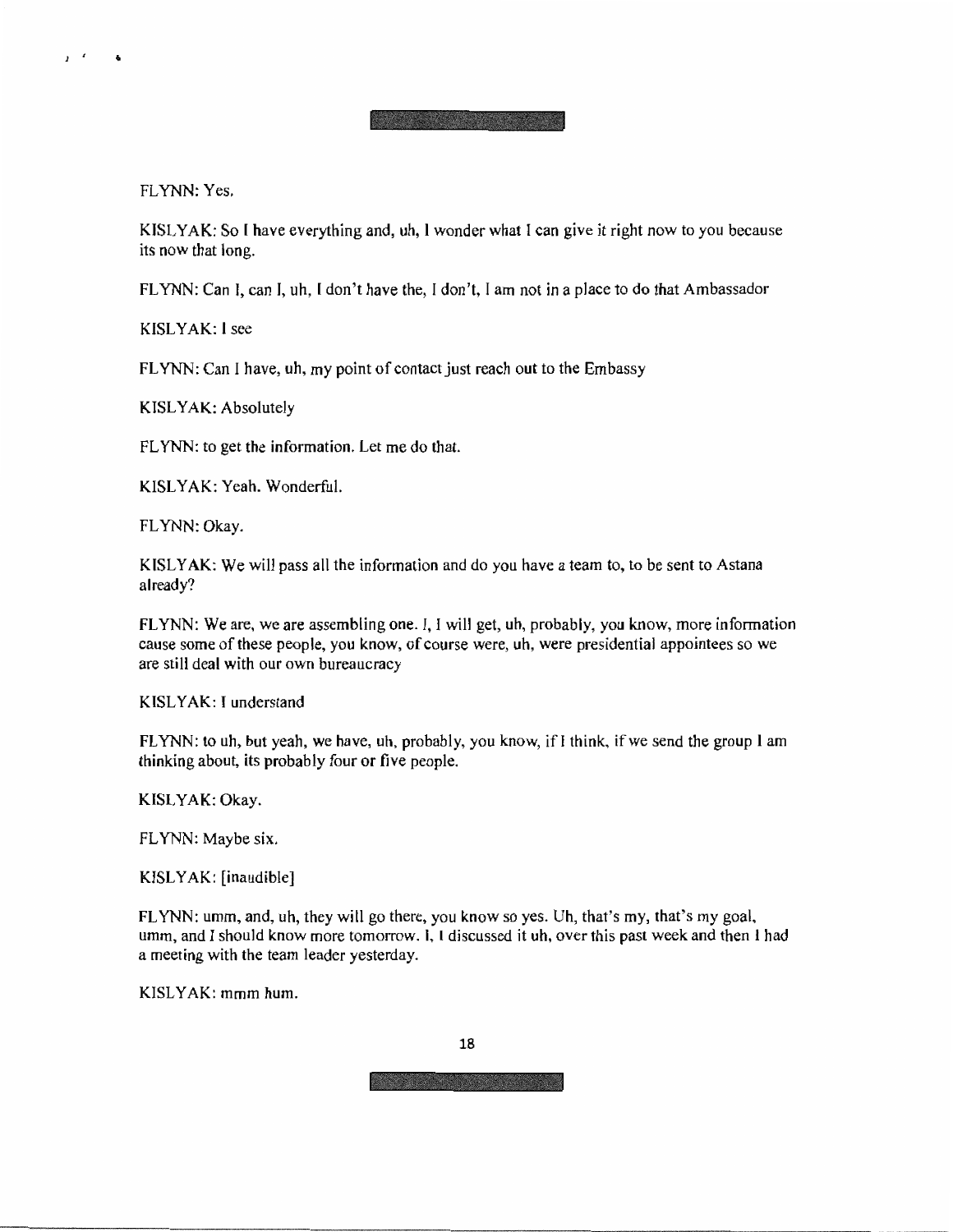FLYNN: so yeah we're still, we're still

[Talking over each other]

 $2 - 1 - 3$ 

KJSLYAK: Do you know the name of the team maybe, of the team that will be there because I can have my Middle East man contact him.

FLYNN:

KISLYAK:

FLYNN: His last name. Yeah.

KISLYAK: Thank you.

FLYNN: And I'll have, I'll have, uh, what III do is, I'll have him, I have the number for the Embassy.

KISL YAK: Yes

FLYNN: Or you can, you know, you can text me actually or what you could do, if you could text me, the uh, maybe a name and a number and that will be perfect and I'll give that to him.

KISLYAK: Perfect.

FLYNN: And, uh, and then, then lets go from there. Okay.

KISLY AK: Absolutley. Thank you very much.

FLYNN: Okay. Okay. Okay.

KISLYAK: And, umm, also, I wanted to ask you whether you are planning to be anytime uh, in the future in Washington because I am still, uh

FLYNN: I know.

KISLY AK: looking forward for a, uh, an opportunity to discuss things

FLYNN: [laughing] yeah, I, I'm actually coming back tonight, umm

KISL **YAK:** Really?

19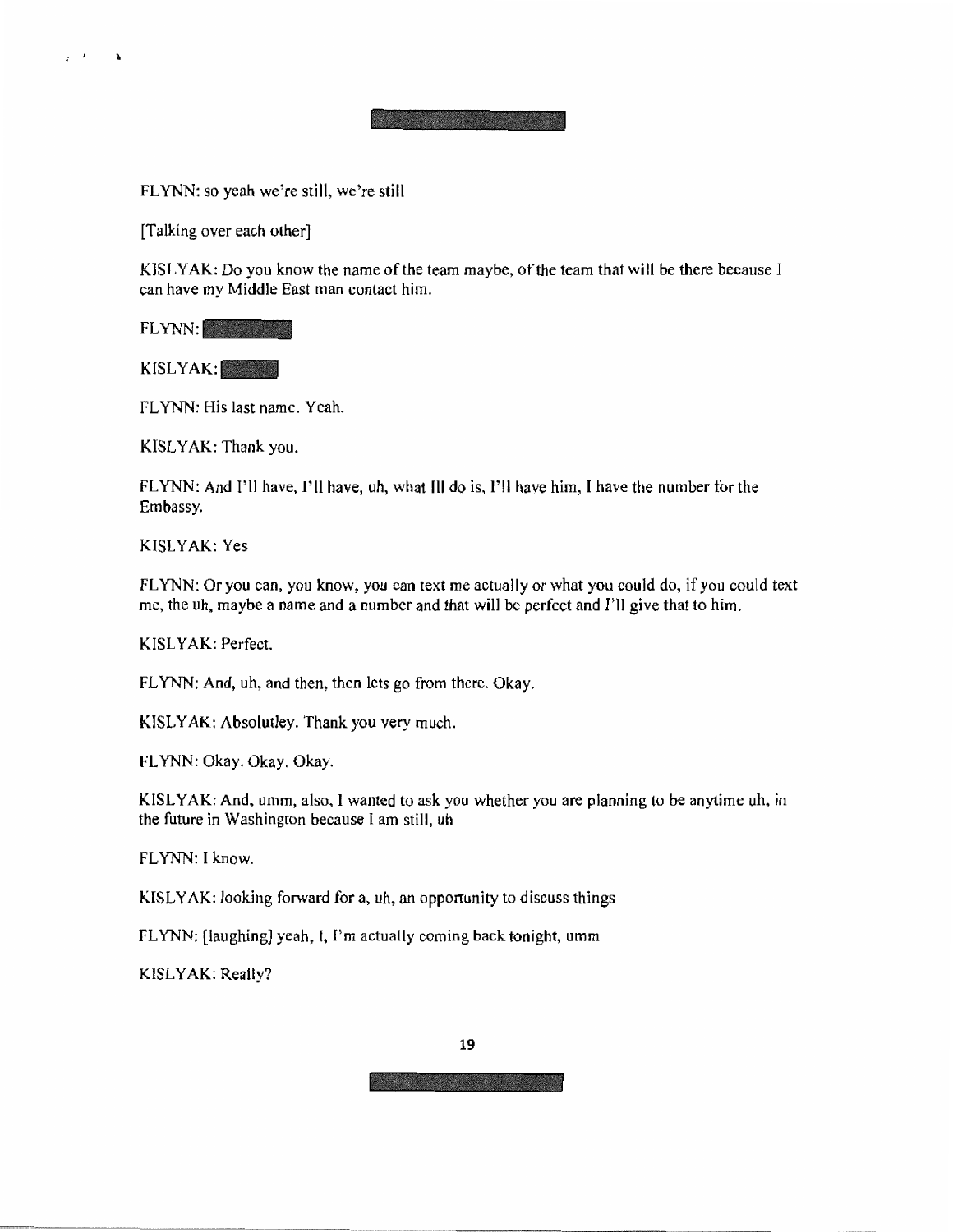FLYNN: Let me, let me, uh, let me look at a schedule as we go because what I think we will do is figure out just the time to have lunch or dinner somewhere.

KISL YAK: That would be wonderful.

[Talking over each other]

 $\mathbf{r} \in \mathcal{F}$ 

 $\mathbf{p}$ 

FLYNN: Okay. Alright Ambassador.

KISLYAK: I am going to [inaudible] Thank you General.

FLYNN: Thank you. Thank you. Alright. Yep. Bye. Bye.

KISLYAK: Bye.

20